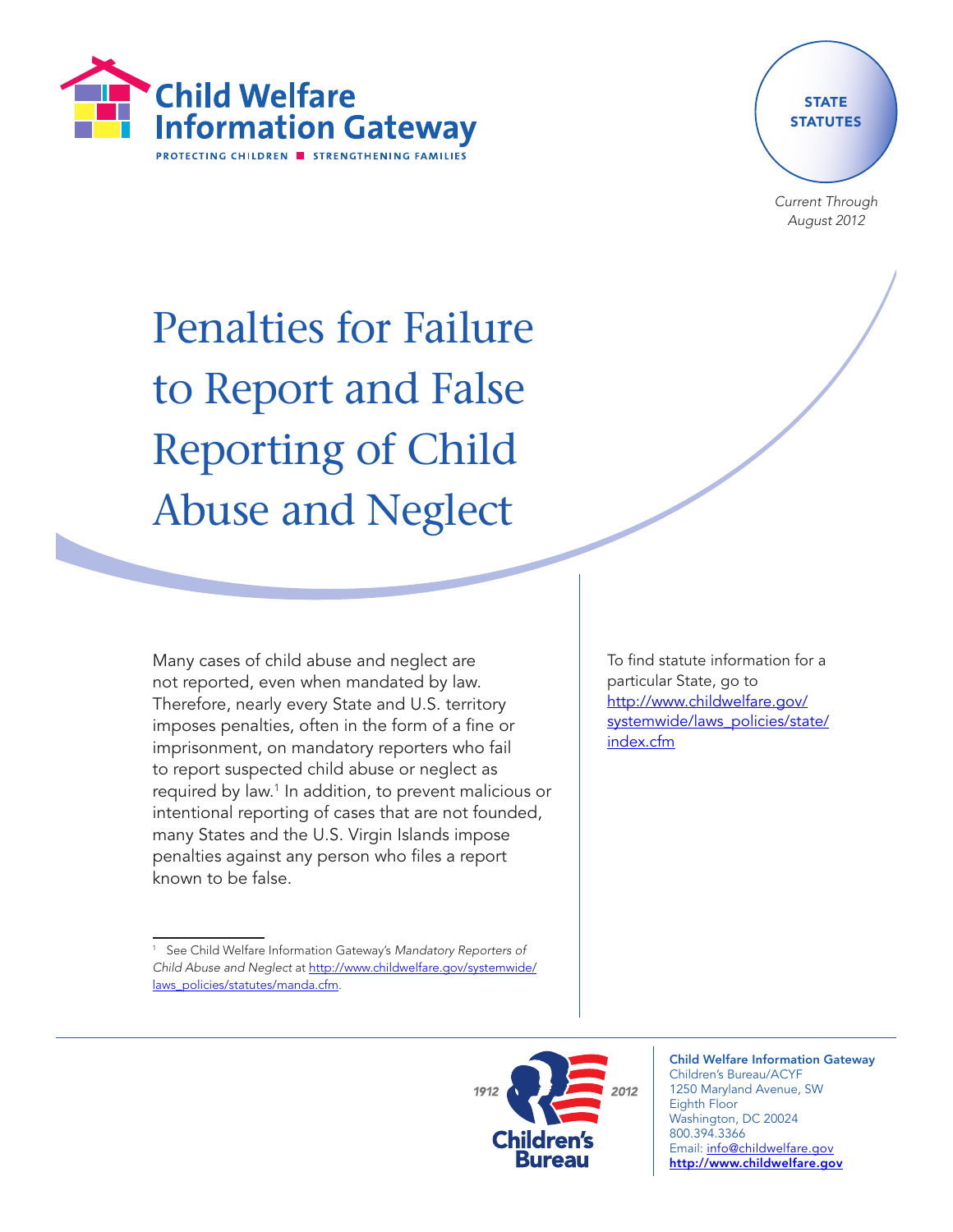# Penalties for Failure to Report

Approximately 47 States, the District of Columbia, American Samoa, Guam, the Northern Mariana Islands, and the Virgin Islands impose penalties on mandatory reporters who knowingly or willfully fail to make a report when they suspect that a child is being abused or neglected.<sup>2</sup> In Florida, a mandatory reporter who fails to report as required by law can be charged with a felony. Failure to report is classified as a misdemeanor or a similar charge in 38 States and American Samoa, Guam, and the Virgin Islands.<sup>3</sup> In Arizona and Minnesota, misdemeanors are upgraded to felonies for failure to report more serious situations, while in Illinois and Guam, second or subsequent violations are classified as felonies.

Twenty States and the District of Columbia, Guam, the Northern Mariana Islands, and the Virgin Islands specify in the reporting laws the penalties for failure to report.<sup>4</sup> Upon conviction, a mandated reporter who fails to report can face jail terms ranging from 30 days to 5 years, fines ranging from \$300 to \$10,000, or both jail terms and fines. In six States, harsher penalties may be imposed under certain circumstances.<sup>5</sup> In seven States and American Samoa, in addition to any criminal penalties, the reporter may be civilly liable for any damages caused by the failure to report.<sup>6</sup>

Florida imposes a fine of up to \$1 million on an institution of higher learning, including any State university and nonpublic

<sup>6</sup> Arkansas, Colorado, Iowa, Michigan, Montana, New York, and Rhode Island.

<sup>&</sup>lt;sup>2</sup> The word approximately is used to stress the fact that the States frequently amend their laws. This information is current through August 2012. Maryland, North Carolina, Wyoming, and Puerto Rico currently do not have statutes imposing penalties for failure to report.

<sup>3</sup> Alabama, Alaska, Arizona, Arkansas, California, Colorado, Georgia, Hawaii, Idaho, Illinois, Indiana, Iowa, Kansas, Kentucky, Michigan, Minnesota, Missouri, Montana, Nebraska, Nevada, New Hampshire, New Jersey (charged as a disorderly person), New Mexico, New York, North Dakota, Ohio, Oklahoma, Oregon, Pennsylvania, Rhode Island, South Carolina, South Dakota, Tennessee, Texas, Utah, Virginia, Washington, and West Virginia.

<sup>4</sup> Alabama, California, Connecticut, Delaware, Florida, Louisiana, Maine, Massachusetts, Michigan, Minnesota, Mississippi, New Mexico, Rhode Island, South Carolina, Tennessee, Vermont, Virginia, Washington, West Virginia, and Wisconsin.

<sup>&</sup>lt;sup>5</sup> In California and Massachusetts, harsher penalties are imposed when the failure to report results in the child's death or serious bodily injury. Louisiana imposes harsher penalties when the reporter fails to report sexual abuse or serious bodily injury. Delaware and Virginia impose harsher penalties upon second or subsequent convictions for failure to report. Vermont imposes its fine for failure to report when the reporter willfully failed to report with the intent to conceal the abuse.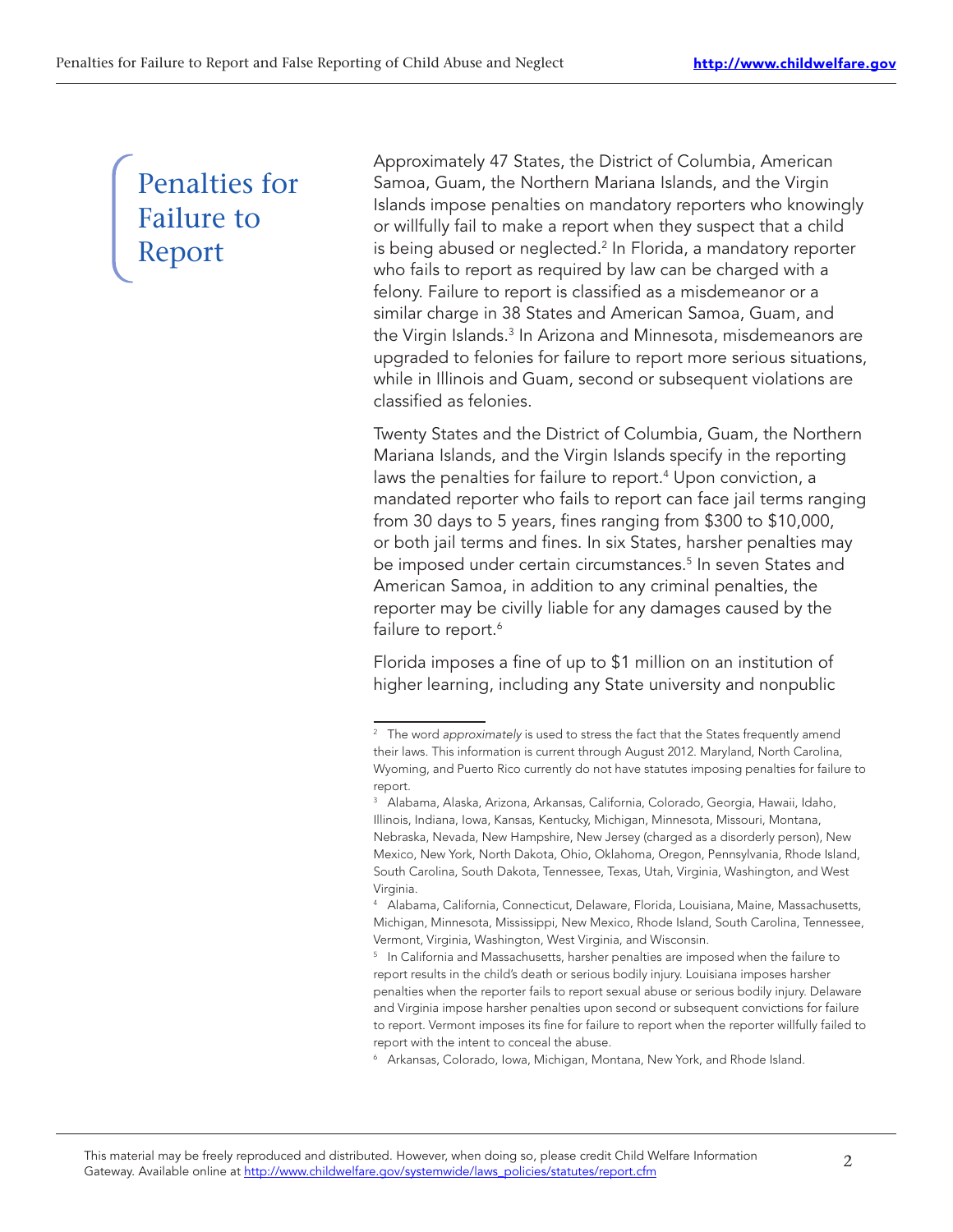college, that fails to report, or prevents any person from reporting, an instance of abuse committed on the property of the institution or at an event sponsored by the institution.

Penalties for False Reporting Approximately 29 States carry penalties in their civil child protection laws for any person who willfully or intentionally makes a report of child abuse or neglect that the reporter knows to be false.7 In New York, Ohio, and the Virgin Islands, making false reports of child maltreatment is made illegal in criminal sections of State code.

Nineteen States and the Virgin Islands classify false reporting as a misdemeanor or similar charge.<sup>8</sup> In Florida, Illinois, Tennessee, and Texas, false reporting is a felony, while in Arkansas, Illinois, Indiana, Missouri, and Virginia, second or subsequent offenses are upgraded to felonies. In Michigan, false reporting can be either a misdemeanor or a felony, depending on the seriousness of the alleged abuse in the report. No criminal penalties are imposed in California, Maine, Montana, Minnesota, and Nebraska; however, immunity from civil or criminal action that is provided to reporters of abuse or neglect is not extended to those who make a false report.

Eleven States and the Virgin Islands specify the penalties for making a false report.<sup>9</sup> Upon conviction, the reporter can face jail terms ranging from 90 days to 5 years or fines ranging from \$500 to \$5,000. Florida imposes the most severe penalties: In addition to a court sentence of 5 years and \$5,000, the Department of Children and Family Services may fine the reporter up to \$10,000. In six States, the reporter may be civilly liable for any damages caused by the report.<sup>10</sup>

<sup>7</sup> Arizona, Arkansas, California, Colorado, Connecticut, Florida, Idaho, Illinois, Indiana, Iowa, Kansas, Kentucky, Louisiana, Maine, Massachusetts, Michigan, Minnesota, Missouri, Montana, Nebraska, North Dakota, Oklahoma, Rhode Island, South Carolina, Tennessee, Texas, Virginia, Washington, and Wyoming.

<sup>8</sup> Arizona, Arkansas, Colorado, Indiana, Iowa, Kansas, Kentucky, Louisiana, Michigan, Missouri, New York, North Dakota, Ohio, Oklahoma, Rhode Island, South Carolina, Virginia, Washington, and Wyoming.

<sup>9</sup> Connecticut, Florida, Louisiana, Massachusetts, Michigan, Oklahoma, Rhode Island, South Carolina, Texas, Washington, and Wyoming.

<sup>10</sup> California, Colorado, Idaho, Indiana, Minnesota, and North Dakota.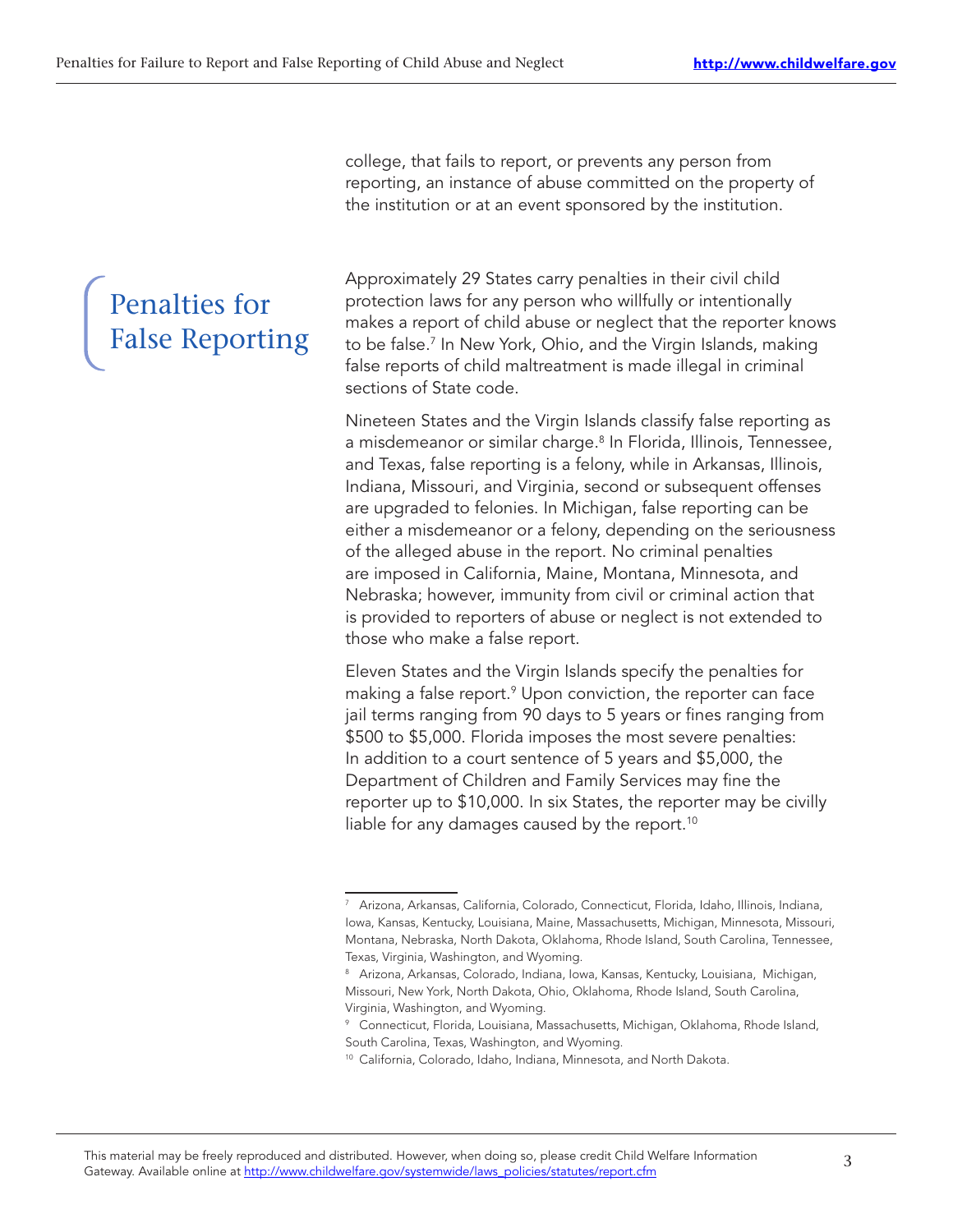This publication is a product of the State Statutes Series prepared by Child Welfare Information Gateway. While every attempt has been made to be complete, additional information on these topics may be in other sections of a State's code as well as agency regulations, case law, and informal practices and procedures.

# Suggested Citation:

Child Welfare Information Gateway. (2012). Penalties for failure to report and false reporting of child abuse and neglect. Washington, DC: U.S. Department of Health and Human Services, Children's Bureau.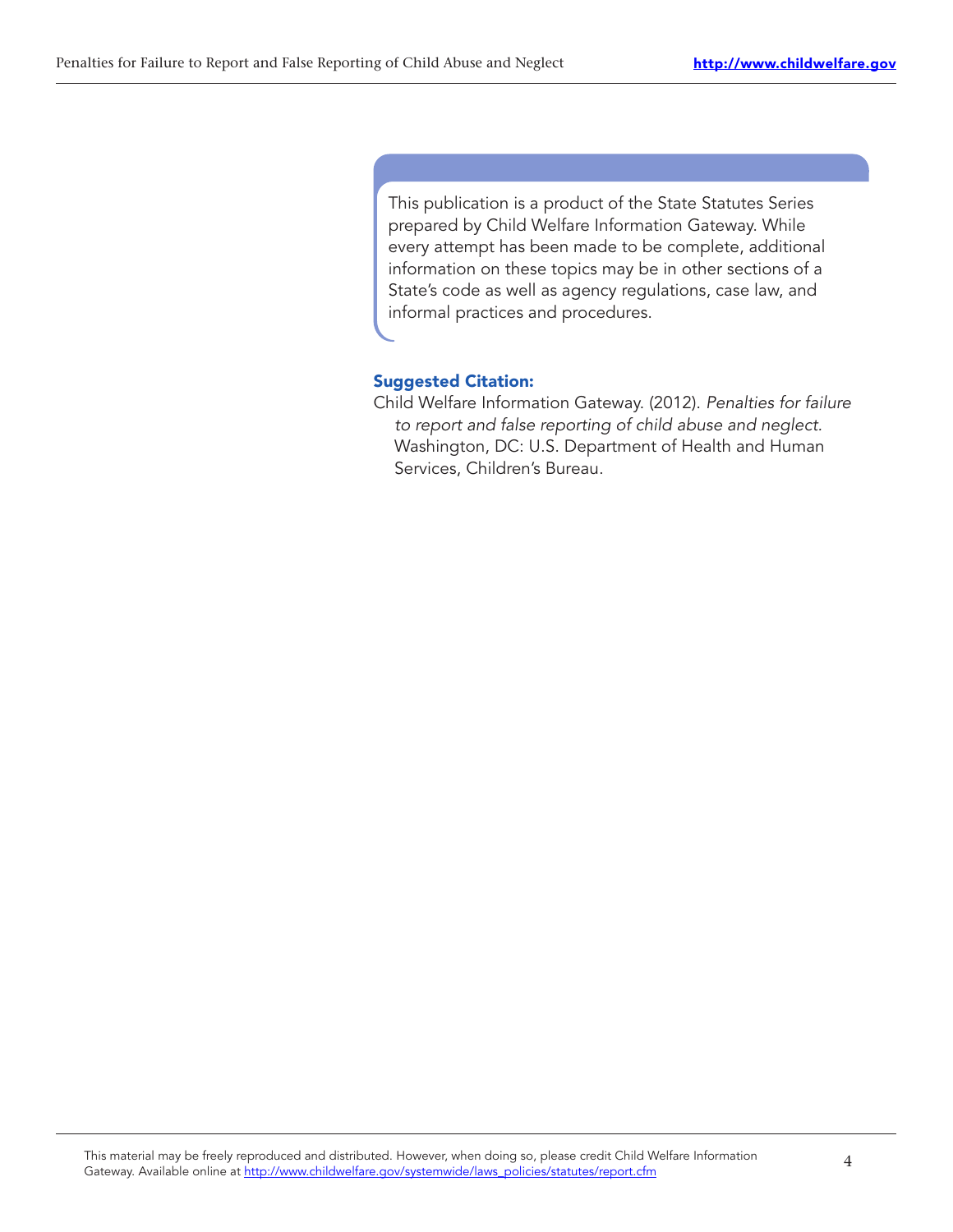#### Alabama

#### Failure to Report Ala. Code § 26-14-13

Any person who knowingly fails to make the report required by the reporting laws shall be guilty of a misdemeanor and shall be punished by a sentence of no more than 6 months imprisonment or a fine of no more than \$500.

# False Reporting

This issue is not addressed in the statutes reviewed.

# Alaska

# Failure to Report Alaska Stat. § 47.17.068

A person who fails to comply with the laws requiring reports of child abuse or neglect or child pornography and who knew or should have known that the circumstances gave rise to the need for a report is guilty of a Class A misdemeanor.

# False Reporting

This issue is not addressed in the statutes reviewed.

# American Samoa

# Failure to Report

# Ann. Code § 45.2002(d)

Any person who willfully violates the provisions of subsection (a) [requiring certain persons to report]:

- Commits a Class A misdemeanor
- Is liable for damages proximately caused

# False Reporting

This issue is not addressed in the statutes reviewed.

# Arizona

Failure to Report Rev. Stat. § 13-3620(O)

A person who violates this section requiring the reporting of child abuse or neglect is guilty of a Class 1 misdemeanor, except if the failure to report involves a reportable offense, in which case the person is guilty of a Class 6 felony.

# False Reporting Rev. Stat. § 13-3620.01

A person acting with malice who knowingly and intentionally makes a false report of child abuse or neglect, or a person acting with malice who coerces another person to make a false report of child abuse or neglect, is guilty of a Class 1 misdemeanor.

A person who knowingly and intentionally makes a false report that another person made a false report is guilty of a Class 1 misdemeanor.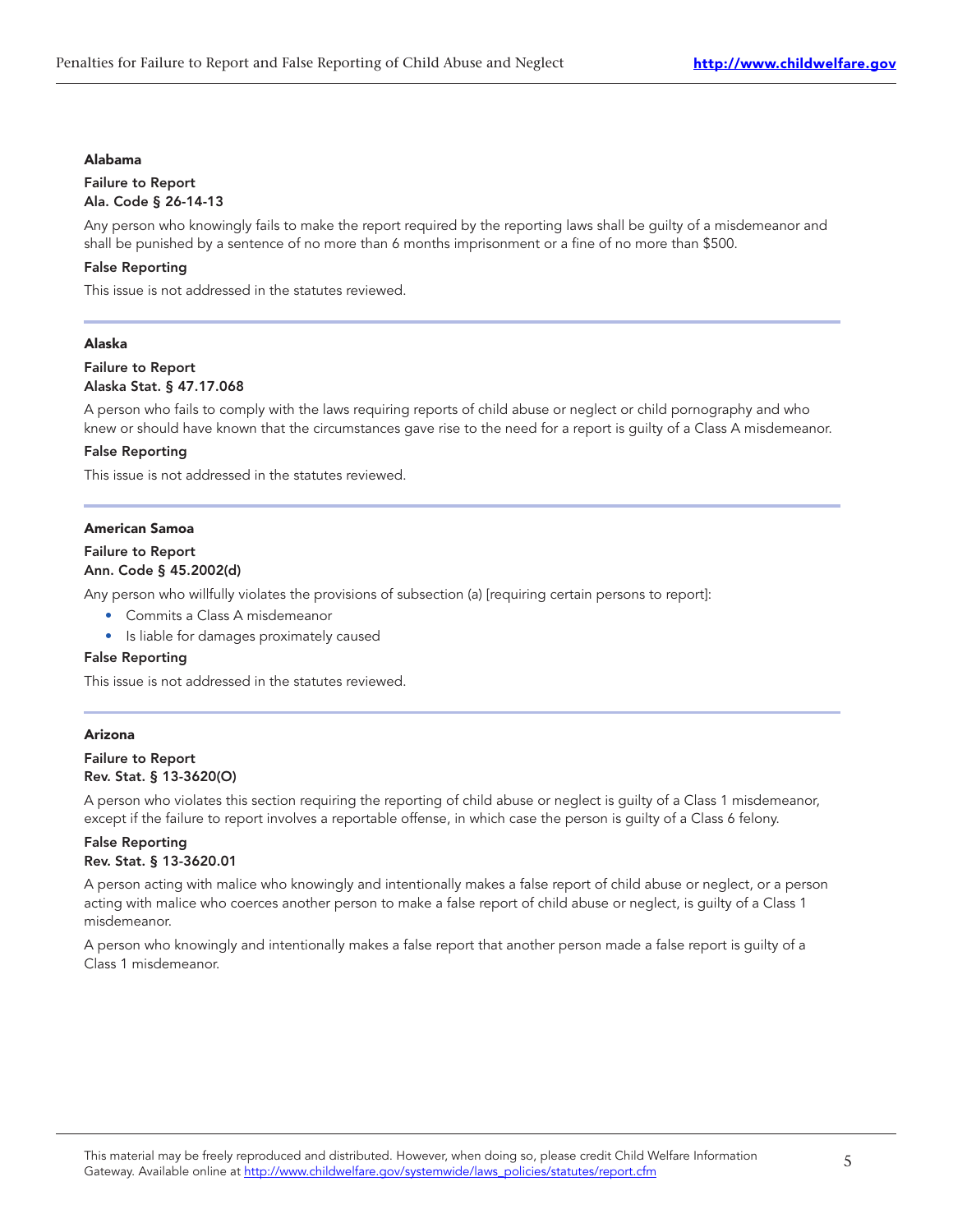#### Arkansas

# Failure to Report Ann. Code §§ 12-18-201; 12-18-202; 12-18-206

A person commits the offense of failure to notify by a mandated reporter in the first degree if he or she:

- Is a mandated reporter under this chapter
	- Has:
		- » Reasonable cause to suspect that a child has been subjected to child maltreatment
		- » Reasonable cause to suspect that a child has died as a result of child maltreatment
		- » Observes a child being subjected to conditions or circumstances that would reasonably result in child maltreatment
- Knowingly fails to notify the Child Abuse Hotline of the child maltreatment or suspected child maltreatment Failure to notify by a mandated reporter in the first degree is a Class A misdemeanor.

A person commits the offense of failure to notify by a mandated reporter in the second degree if he or she:

- Is a mandated reporter under this chapter
- Has:
	- » Reasonable cause to suspect that a child has been subjected to child maltreatment
	- » Reasonable cause to suspect that a child has died as a result of child maltreatment
	- » Observes a child being subjected to conditions or circumstances that would reasonably result in child maltreatment
- Recklessly fails to notify the Child Abuse Hotline of the child maltreatment or suspected child maltreatment

Failure to notify by a mandated reporter in the second degree is a Class C misdemeanor.

A person required to make a report of child maltreatment or suspected child maltreatment to the Child Abuse Hotline who purposely fails to do so is civilly liable for damages proximately caused by that failure.

# False Reporting

# Ann. Code § 12-18-203

A person commits the offense of making a false report under this chapter if he or she purposely makes a report containing a false allegation to the Child Abuse Hotline knowing the allegation to be false.

A first offense of making a false report under this chapter is a Class A misdemeanor. A subsequent offense of making a false report under this chapter is a Class D felony.

# California

# Failure to Report Penal Code §§ 11166(c); 11166.01

Any mandated reporter who fails to report an incident of known or reasonably suspected child abuse or neglect is guilty of a misdemeanor punishable by up to 6 months in a county jail, by a fine of \$1,000, or both. If a mandated reporter intentionally conceals his or her failure to report an incident known by the mandated reporter to be abuse or severe neglect, the failure to report is a continuing offense until an agency specified in § 11165.9 discovers the offense.

Any supervisor or administrator who violates § 11166(1) [that prohibits impeding others from making a report], shall be punished by no more than 6 months in a county jail, by a fine of no more than \$1,000, or both.

Any mandated reporter who willfully fails to report abuse or neglect, or any person who impedes or inhibits a report of abuse or neglect, where that abuse or neglect results in death or great bodily injury, shall be punished by no more than 1 year in a county jail, by a fine of no more than \$5,000, or both.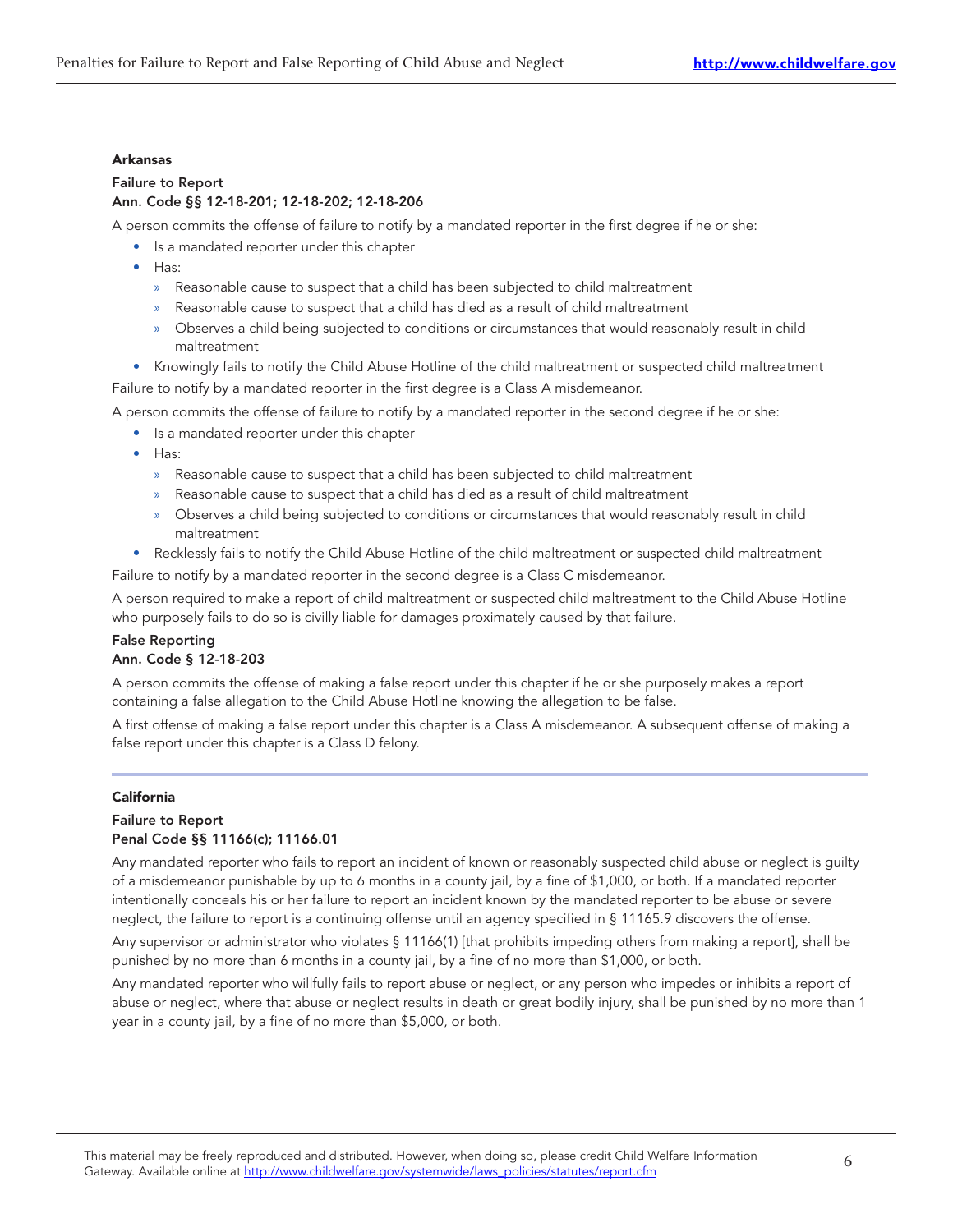# False Reporting Penal Code § 11172(a)

Any person reporting a known or suspected instance of child abuse or neglect shall not incur civil or criminal liability as a result of any report unless it can be proven that a false report was made and the person knew that the report was false or was made with reckless disregard of the truth or falsity of the report.

Any person who makes a report of child abuse or neglect known to be false or with reckless disregard of the truth or falsity of the report is liable for any damages caused.

# Colorado

# Failure to Report Rev. Stat. § 19-3-304(4)

Any mandatory reporter who willfully fails to report as required by § 19-3-304(1):

- Commits a Class 3 misdemeanor and shall be punished as provided by law
- Shall be liable for damages proximately caused

# False Reporting

# Rev. Stat. § 19-3-304(3.5), (4)

No person, including a mandatory reporter, shall knowingly make a false report of abuse or neglect to a county department or local law enforcement agency.

Any person who violates this provision:

- Commits a Class 3 misdemeanor and shall be punished as provided by law
- Shall be liable for damages proximately caused

# Connecticut

# Failure to Report Gen. Stat. § 17a-101a

Any person who is required to report who fails to make such report shall be:

- Fined no less than \$500 nor more than \$2,500
- Required to participate in an educational and training program pursuant to § 17a-101(d)

# False Reporting

# Gen. Stat. § 17a-101e(c)

Any person who knowingly makes a false report of child abuse or neglect shall be fined no more than \$2,000, imprisoned for no more than 1 year, or both.

# Delaware

# Failure to Report Ann. Code Tit. 16, § 914

Any person who violates § 903 of this title [that requires certain persons to report suspected child abuse or neglect] shall be liable for a civil penalty not to exceed \$10,000 for the first violation and not to exceed \$50,000 for any subsequent violation.

In any action brought under this section, if the court finds a violation, the court may award costs and attorneys' fees.

# False Reporting

This issue is not addressed in the statutes reviewed.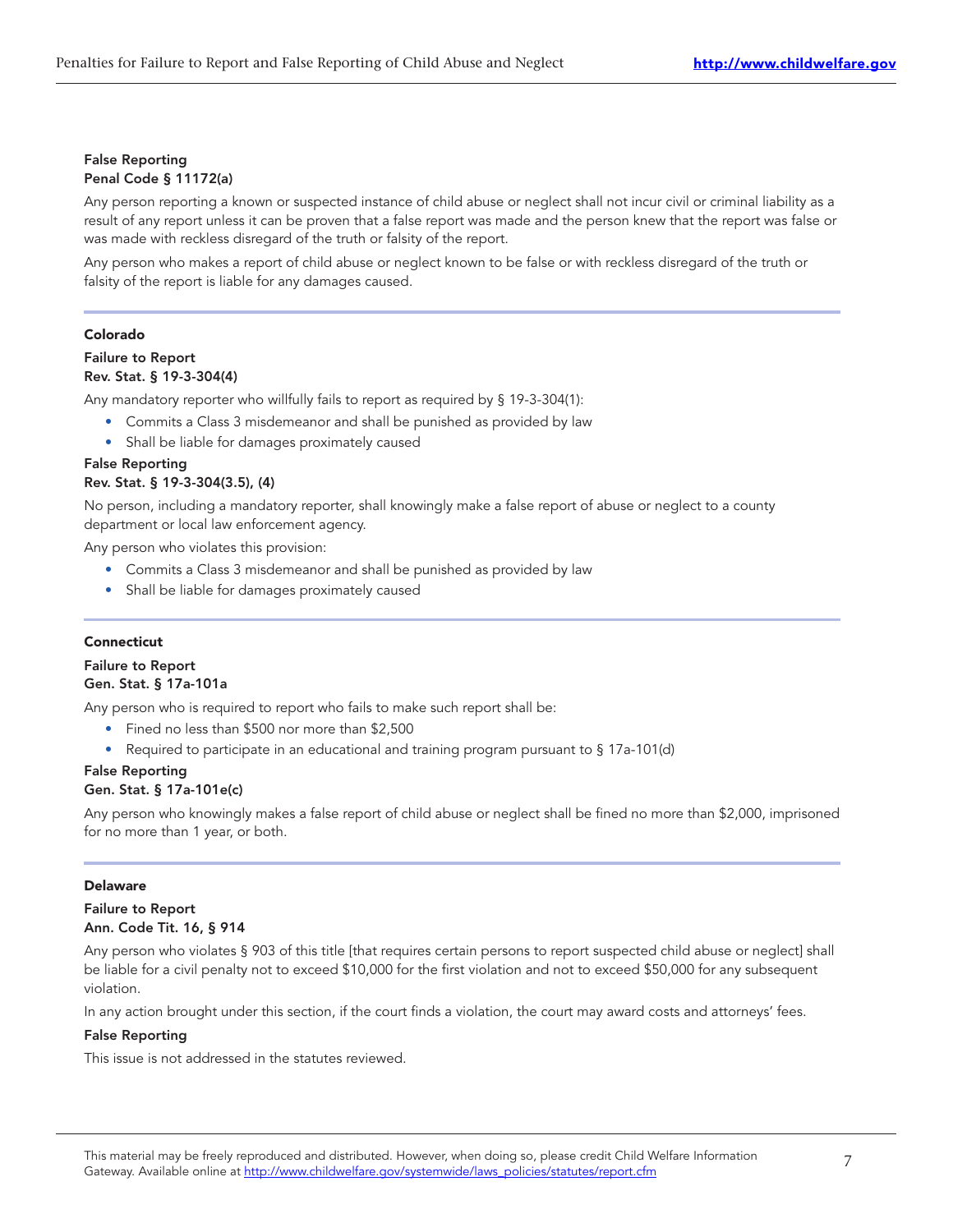#### District of Columbia

# Failure to Report Ann. Code § 4-1321.07

Any person required to make a report under the reporting laws who willfully fails to make such a report shall be fined no more than \$300, imprisoned for no more than 90 days, or both.

#### False Reporting

This issue is not addressed in the statutes reviewed.

#### Florida

# Failure to Report Ann. Stat. § 39.205(1)-(4)

A person who is required to report known or suspected child abuse and who knowingly and willfully fails to do so, or who knowingly and willfully prevents another person from doing so, commits a felony of the third degree, punishable as provided in §§ 775.082, 775.083, or 775.084. Upon conviction, the person may be:

- Imprisoned for a term not to exceed 5 years
- Fined \$5,000

Unless the court finds that the person is a victim of domestic violence or that other mitigating circumstances exist, a person who is age 18 or older and lives in the same house or living unit as a child who is known or suspected to be a victim of child abuse, and knowingly and willfully fails to report the child abuse, commits a felony of the third degree.

Any Florida College System institution, State university, or nonpublic college, university, or school, whose administrators knowingly and willfully, upon receiving information from faculty, staff, or other institution employees, fail to report known or suspected child abuse, abandonment, or neglect committed on the property of the university, college, or school, or during an event or function sponsored by the university, college, or school, or who knowingly and willfully prevent another person from doing so, shall be subject to fines of \$1 million for each such failure.

Any Florida College System institution, State university, or nonpublic college, university, or school, whose law enforcement agency fails to report known or suspected child abuse, abandonment, or neglect committed on the property of the university, college, or school, or during an event or function sponsored by the university, college, or school, shall be subject to fines of \$1 million for each such failure.

# False Reporting

# Ann. Stat. §§ 39.205(9); 39.206(1)

A person who knowingly and willfully makes a false report of child abuse, abandonment, or neglect, or who advises another to make a false report, is guilty of a felony of the third degree. Upon conviction, the person may be:

- Imprisoned for a term not to exceed 5 years
- Fined \$5,000

In addition to any other penalty authorized by this section or other law, the Department of Children and Family Services may impose a fine, not to exceed \$10,000 for each violation, upon a person who knowingly and willfully makes a false report of abuse, abandonment, or neglect of a child, or a person who counsels another to make a false report.

# Georgia

# Failure to Report Ann. Code § 19-7-5(h)

Any person or official required by law to report a suspected case of child abuse who knowingly and willfully fails to do so shall be guilty of a misdemeanor.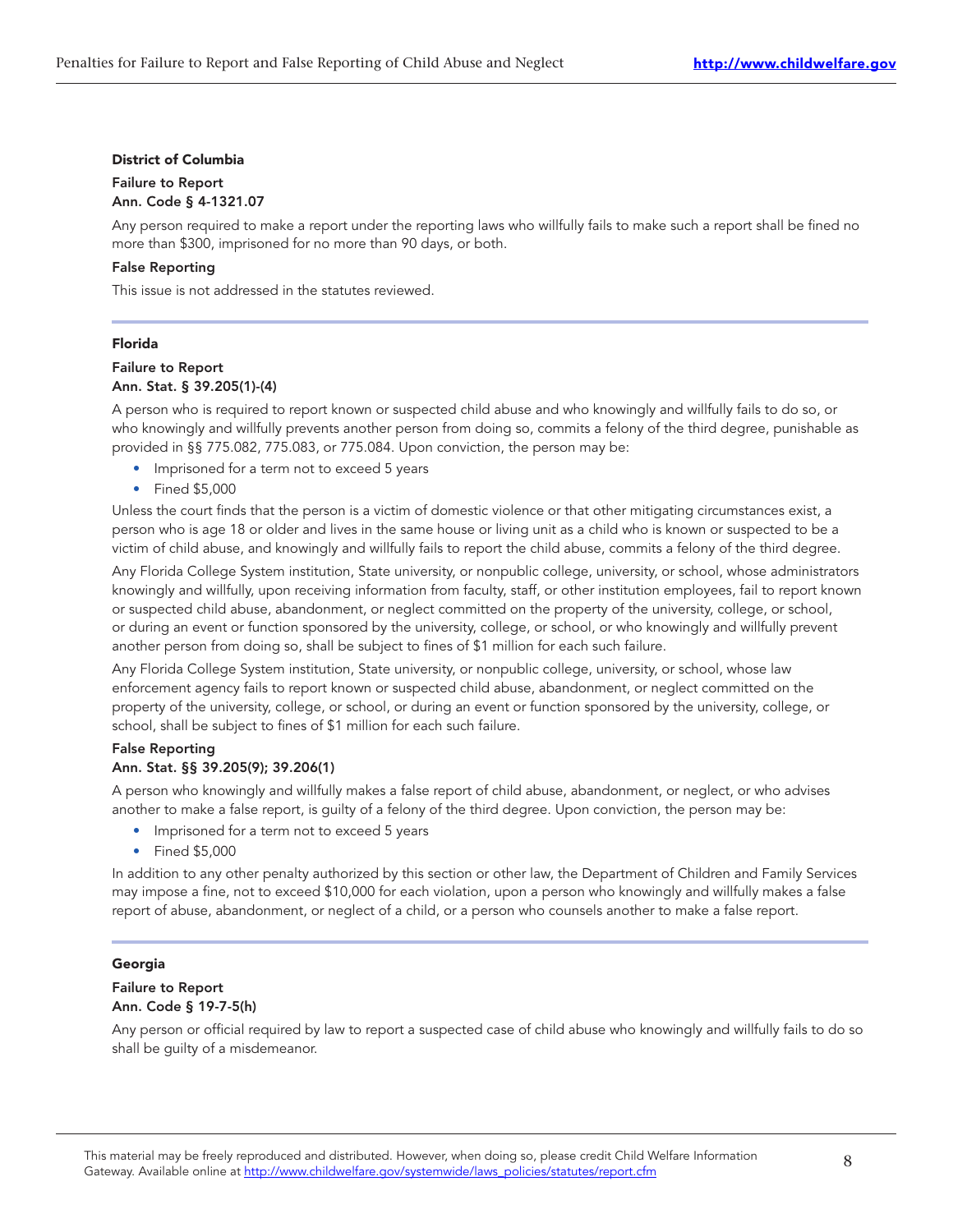#### False Reporting

This issue is not addressed in the statutes reviewed.

#### Guam

# Failure to Report Ann. Code Tit. 19, § 13207

Any person required to report who fails to report an instance of child abuse that he or she knows to exist or reasonably should know to exist is guilty of a misdemeanor that is punishable by imprisonment for a term not to exceed 6 months, a fine of no more than \$1,000, or both.

A second or subsequent conviction shall be a felony in the third degree.

#### False Reporting

This issue is not addressed in the statutes reviewed.

# Hawaii

# Failure to Report Rev. Stat. § 350-1.2

Any mandatory reporter who knowingly prevents another person from reporting, or who knowingly fails to provide information as required by the reporting laws, shall be guilty of a petty misdemeanor.

# False Reporting

This issue is not addressed in the statutes reviewed.

#### Idaho

# Failure to Report Idaho Code § 16-1605(4)

Failure to report as required by the reporting laws shall be a misdemeanor.

# False Reporting Idaho Code § 16-1607

Any person who makes a report or allegation of child abuse, abandonment, or neglect knowing the report is false, or who reports or alleges the same in bad faith or with malice, shall be liable to the party or parties against whom the report was made for the amount of actual damages sustained or statutory damages of \$2,500, whichever is greater, plus attorney's fees and costs of suit.

If the court finds that the defendant acted with malice or oppression, the court may award treble actual damages or treble statutory damages, whichever is greater.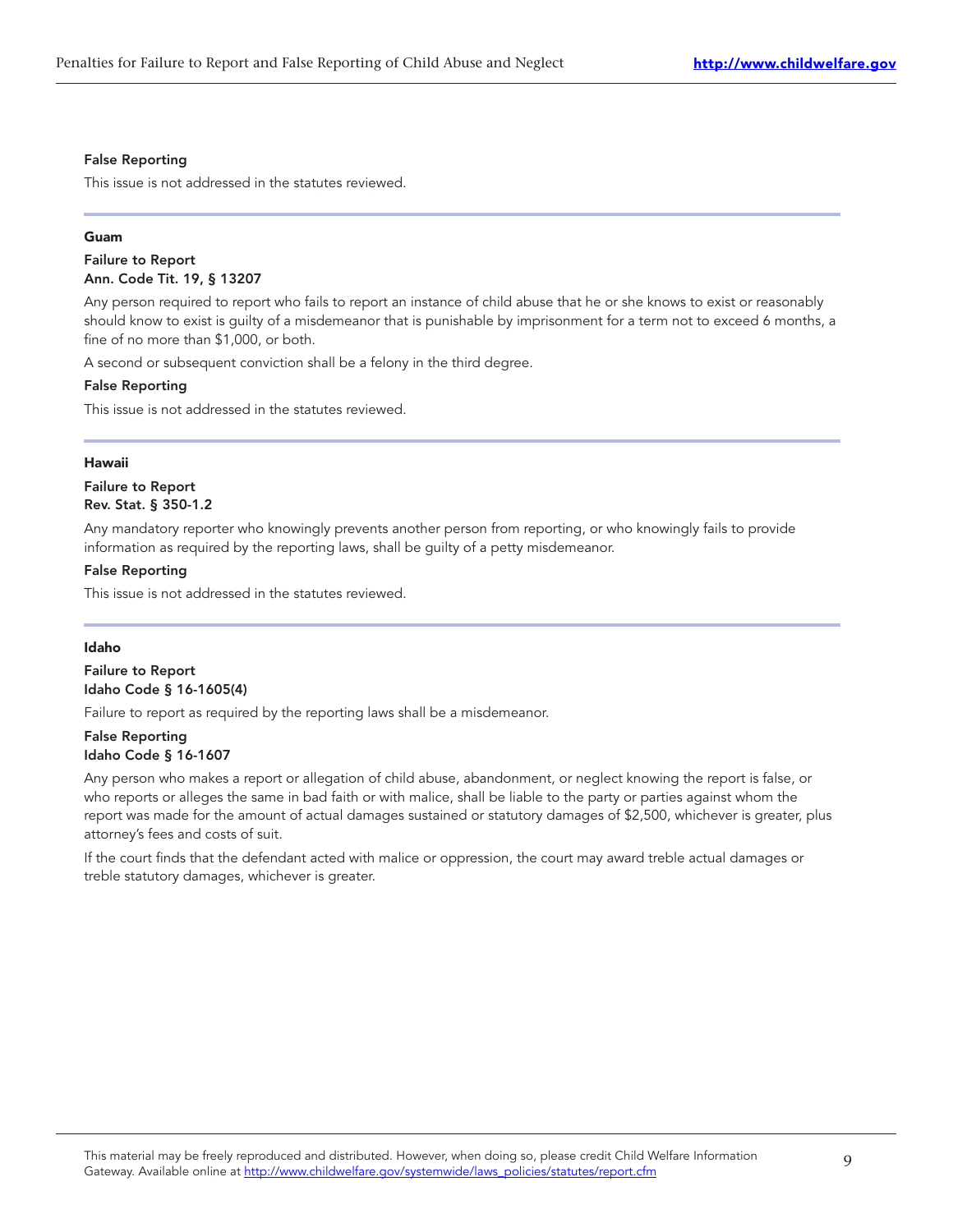#### Illinois

# Failure to Report Comp. Stat. Ch. 325, §§ 5/4.02; 5/4

Any physician who willfully fails to report suspected child abuse or neglect shall be referred to the Illinois State Medical Disciplinary Board for action in accordance with the Medical Practice Act of 1987. Any dentist or dental hygienist who willfully fails to report suspected child abuse or neglect shall be referred to the Department of Professional Regulation for action in accordance with the Illinois Dental Practice Act.

Any mandatory reporter who willfully fails to report suspected child abuse or neglect shall be guilty of a Class A misdemeanor for a first violation and a Class 4 felony for a second or subsequent violation.

Any person who knowingly and willfully violates any provision of this Section is guilty of a Class A misdemeanor for a first violation and a Class 4 felony for a second or subsequent violation.

If the person acted as part of a plan or scheme having as its object the prevention of discovery of an abused or neglected child by lawful authorities for the purpose of protecting or insulating any person or entity from arrest or prosecution, the person is guilty of a Class 4 felony for a first offense and a Class 3 felony for a second or subsequent offense (regardless of whether the second or subsequent offense involves any of the same facts or persons as the first or other prior offense).

# False Reporting Comp. Stat. Ch. 325, § 5/4

Any person who knowingly transmits a false report to the department commits the offense of disorderly conduct under Ch. 720, § 5/26.1(a)(7). A violation of this provision is a Class 4 felony.

#### Indiana

# Failure to Report Ann. Code § 31-33-22-1

A person who knowingly fails to make a report required by law commits a Class B misdemeanor.

A person who, in his or her capacity as a staff member of a medical or other institution, school, facility, or agency, is required to make a report to the individual in charge of the institution, school, facility, or agency, or his or her designated agent, as required by § 31-33-5-2, and who knowingly fails to make a report commits a Class B misdemeanor. This penalty is imposed in addition to the penalty imposed above.

# False Reporting Ann. Code § 31-33-22-3(a)-(b)

A person who intentionally communicates to a law enforcement agency or the department a report of child abuse or neglect, knowing the report to be false, commits a Class A misdemeanor. The offense is a Class D felony if the person has a previous unrelated conviction for making a report of child abuse or neglect knowing the report to be false.

A person who intentionally communicates to a law enforcement agency or the department a report of child abuse or neglect knowing the report to be false is liable to the person accused of child abuse or neglect for actual damages. The finder of fact may award punitive damages and attorney's fees in an amount determined by the finder of fact against the person.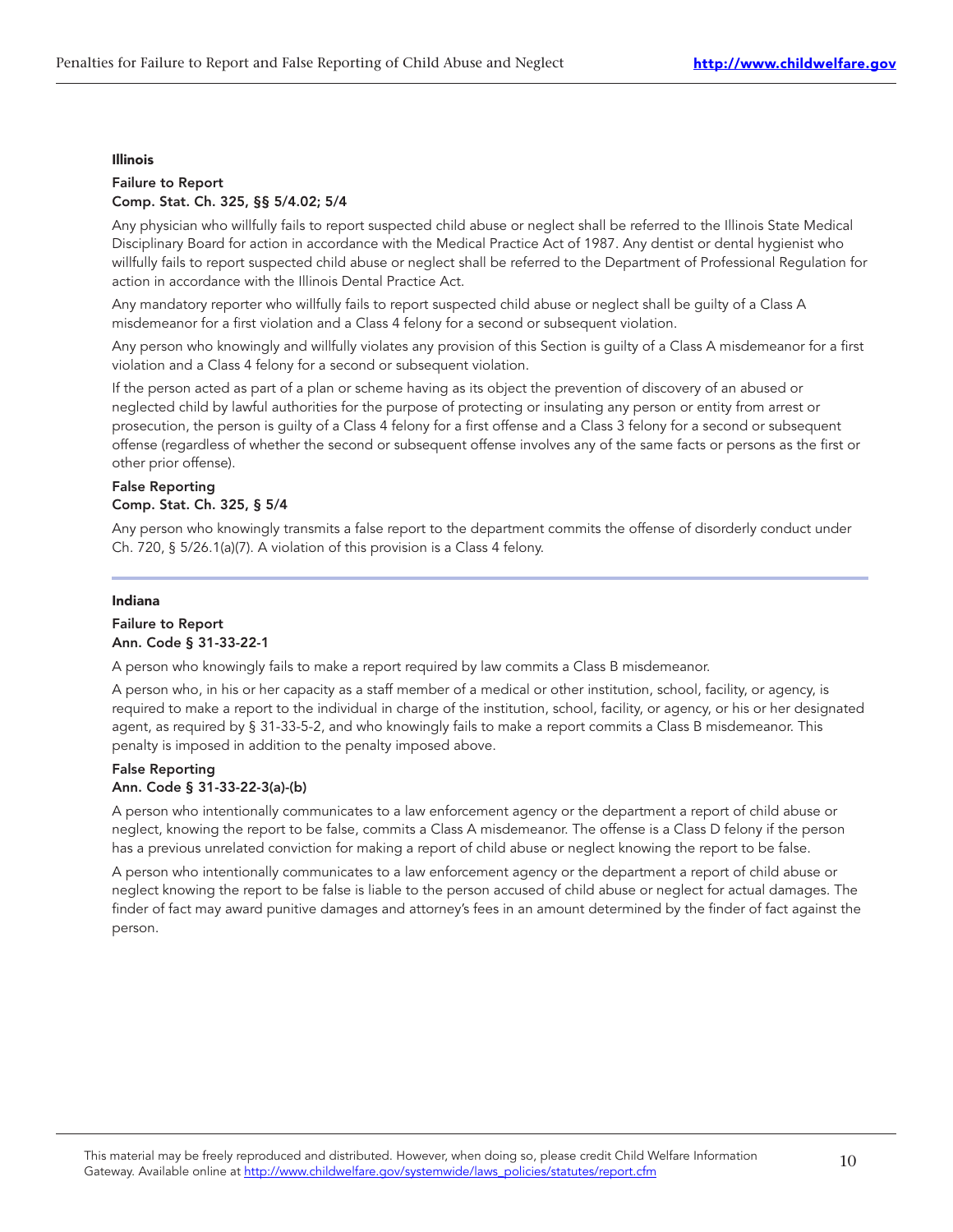#### Iowa

#### Failure to Report Ann. Stat. § 232.75(1)-(2)

Any person, official, agency, or institution required to report a suspected case of child abuse who knowingly and willfully fails to do so is guilty of a simple misdemeanor.

Any person, official, agency, or institution required by § 232.69 to report a suspected case of child abuse who knowingly fails to do so, or who knowingly interferes with the making of such a report in violation of § 232.70, is civilly liable for the damages proximately caused by such failure or interference.

# False Reporting Ann. Stat. § 232.75(3)

A person who reports or causes to be reported to the Department of Human Services false information regarding an alleged act of child abuse, knowing that the information is false or that the act did not occur, commits a simple misdemeanor.

# Kansas

# Failure to Report Ann. Stat. § 38-2223(e)

Willful and knowing failure to make a report required by this section is a Class B misdemeanor. It is not a defense that another mandatory reporter made a report.

Intentionally preventing or interfering with the making of a report required by this section is a Class B misdemeanor.

# False Reporting Ann. Stat. § 38-2223(e)

Any person who willfully and knowingly makes a false report pursuant to this section or makes a report that such person knows lacks factual foundation is guilty of a Class B misdemeanor.

# Kentucky

Failure to Report Rev. Stat. § 620.990(1)

Any person intentionally violating the provisions of this chapter shall be guilty of a Class B misdemeanor.

# False Reporting Rev. Stat. § 620.050(1)

Any person who knowingly makes a false report and does so with malice shall be guilty of a Class A misdemeanor.

# Louisiana

# Failure to Report Children's Code art. 609; Rev. Stat. 14:403(A)(1)

Violation of the duties imposed upon a mandatory reporter subjects the offender to criminal prosecution.

Any person who is required to report the abuse or neglect of a child and knowingly and willfully fails to do so shall be fined no more than \$500, imprisoned for no more than 6 months, or both.

Any person who is required to report the sexual abuse of a child or the abuse or neglect of a child that results in the serious bodily injury, neurological impairment, or death of the child, and knowingly and willfully fails to so report shall be fined no more than \$3,000, imprisoned, with or without hard labor, for no more than 3 years, or both. The term 'serious bodily injury' means injury involving protracted and obvious disfigurement or protracted loss or impairment of the function of a bodily member, organ, or mental faculty, or substantial risk of death.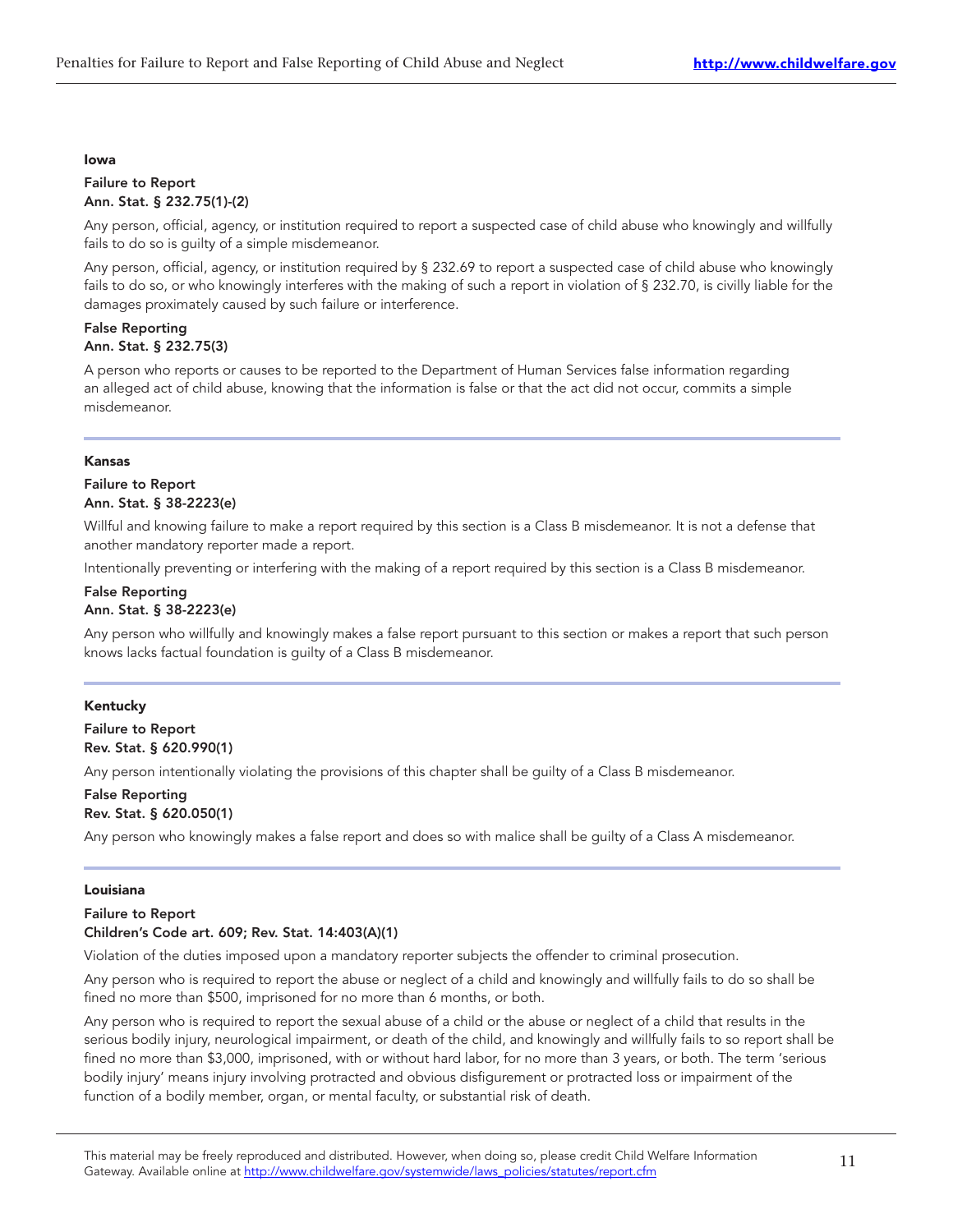# False Reporting Children's Code art. 609; Rev. Stat. 14:403(A)(3)

The filing of a report, known to be false, may subject the offender to criminal prosecution.

Any person who reports a child as abused or neglected or sexually abused to the department or to any law enforcement agency, knowing that such information is false, shall be fined no more than \$500, imprisoned for no more than 6 months, or both.

# **Maine**

# Failure to Report Rev. Stat. Tit. 22, § 4009

A person who knowingly violates a provision of this chapter commits a civil violation for which a forfeiture of no more than \$500 may be adjudged.

#### False Reporting Rev. Stat. Tit. 22, § 4014(1)

Immunity from any criminal or civil liability for the act of reporting or participating in the investigation or proceeding is not extended in instances when a false report is made and the person knows the report is false. Nothing in this section may be construed to bar criminal or civil action regarding perjury.

# Maryland

# Failure to Report

This issue is not addressed in the statutes reviewed.

# False Reporting

This issue is not addressed in the statutes reviewed.

# **Massachusetts**

# Failure to Report Gen. Laws Ch. 119, § 51A

Any mandatory reporter who fails to report shall be punished by a fine of no more than \$1,000.

Any mandated reporter who has knowledge of child abuse or neglect that resulted in serious bodily injury to or death of a child and willfully fails to report the abuse or neglect shall be punished by a fine of up to \$5,000 or imprisonment for no more than 2 1/2 years, or by both, and, upon a guilty finding or a continuance without a finding, the court shall notify any appropriate professional licensing authority of the mandated reporter's violation of this paragraph.

# False Reporting

# Gen. Laws Ch. 119, § 51A

Whoever knowingly and willfully files a frivolous report of child abuse or neglect under this section shall be punished by:

- A fine of no more than \$2,000 for the first offense
- Imprisonment for no more than 6 months and a fine of no more than \$2,000 for the second offense
- Imprisonment for no more than 2 1/2 years and a fine of no more than \$2,000 for the third and subsequent offenses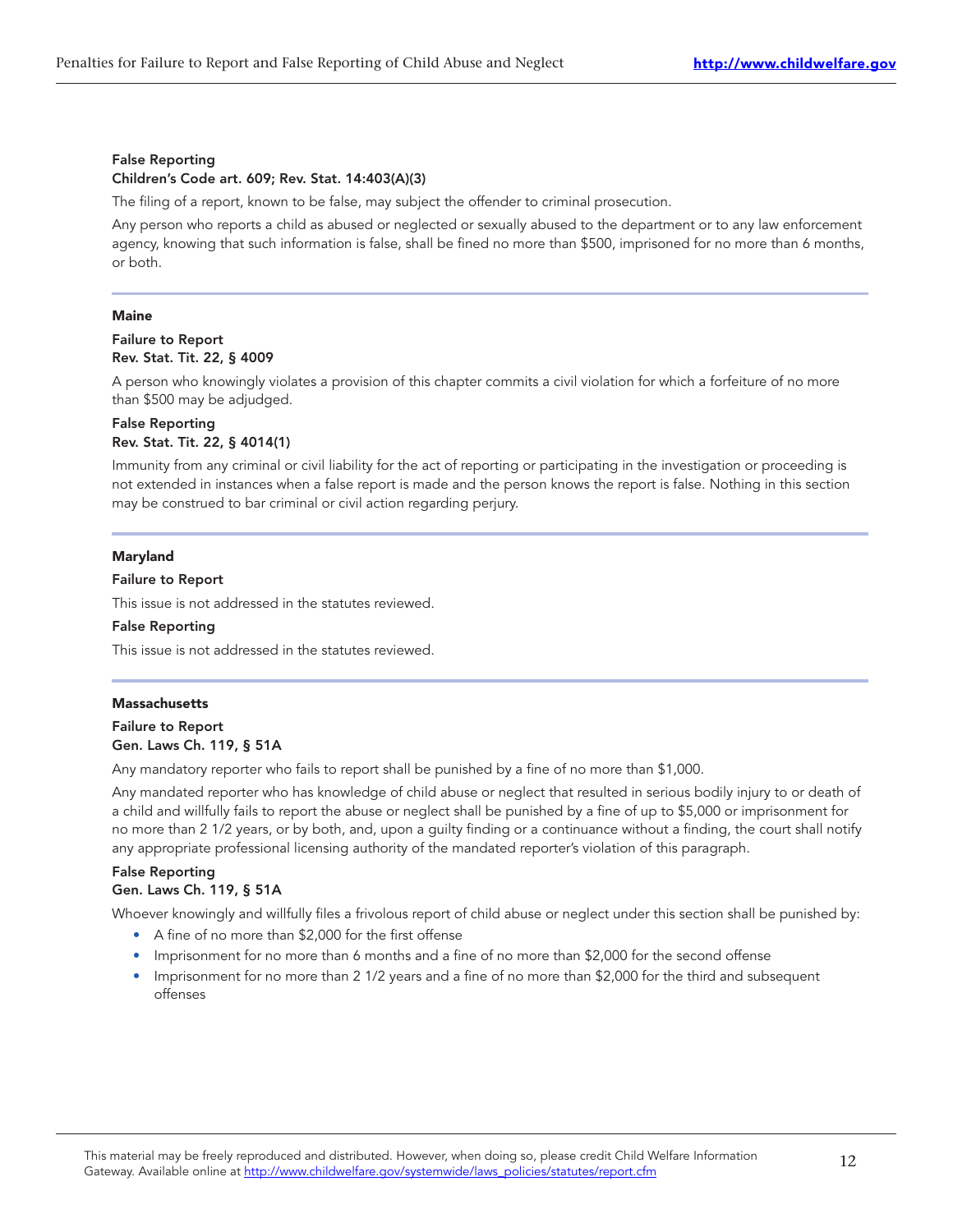# Michigan

# Failure to Report Comp. Laws § 722.633(1), (2)

A mandatory reporter who fails to report as required is civilly liable for the damages proximately caused by the failure.

A mandatory reporter who knowingly fails to report as required is guilty of a misdemeanor punishable by one or both of the following:

- Imprisonment for no more than 93 days
- A fine of no more than \$500

# False Reporting

# Comp. Laws § 722.633(5)

Any person who intentionally makes a false report of child abuse or neglect knowing that the report is false is guilty of a crime as follows:

- If the child abuse or neglect would not constitute a crime but would constitute a misdemeanor if the report were true, the person is guilty of a misdemeanor punishable by imprisonment for no more than 93 days or a fine of no more than \$100, or both.
- If the child abuse or neglect reported would constitute a felony if the report were true, the person is guilty of a felony punishable by the lesser of the following:
	- » The penalty for the child abuse or neglect falsely reported
	- » Imprisonment for no more than 4 years or a fine of no more than \$2,000, or both

# Minnesota

# Failure to Report

# Ann. Stat. § 626.556, Subd. 6

A mandatory reporter who knows or has reason to believe that a child is neglected or physically or sexually abused, or has been neglected or physically or sexually abused within the preceding 3 years, and fails to report the abuse is guilty of a misdemeanor.

A mandatory reporter who knows or has reason to believe that two or more children not related to the perpetrator have been physically or sexually abuse by the same perpetrator within the preceding 10 years, and fails to report is guilty of a gross misdemeanor.

A parent, guardian, or caregiver who knows or reasonably should know that the child's health is in serious danger and who fails to report:

- Is guilty of a gross misdemeanor if the child suffers substantial or great bodily harm because of the lack of medical care
- Is guilty of a felony if the child dies because of the lack of medical care and may be subject to one or both of the following:
	- » Imprisonment for no more than 2 years
	- » A fine of no more than \$4,000

The law providing that a parent, guardian, or caregiver may, in good faith, select and depend on spiritual means or prayer for treatment or care of a child does not exempt a parent, guardian, or caregiver from the duty to report under this provision.

# False Reporting Ann. Stat. § 626.556, Subd. 5

Any person who knowingly or recklessly makes a false report under the reporting laws shall be liable in a civil suit for any actual damages suffered by the person(s) so reported and for any punitive damages set by the court or jury, plus costs and reasonable attorney fees.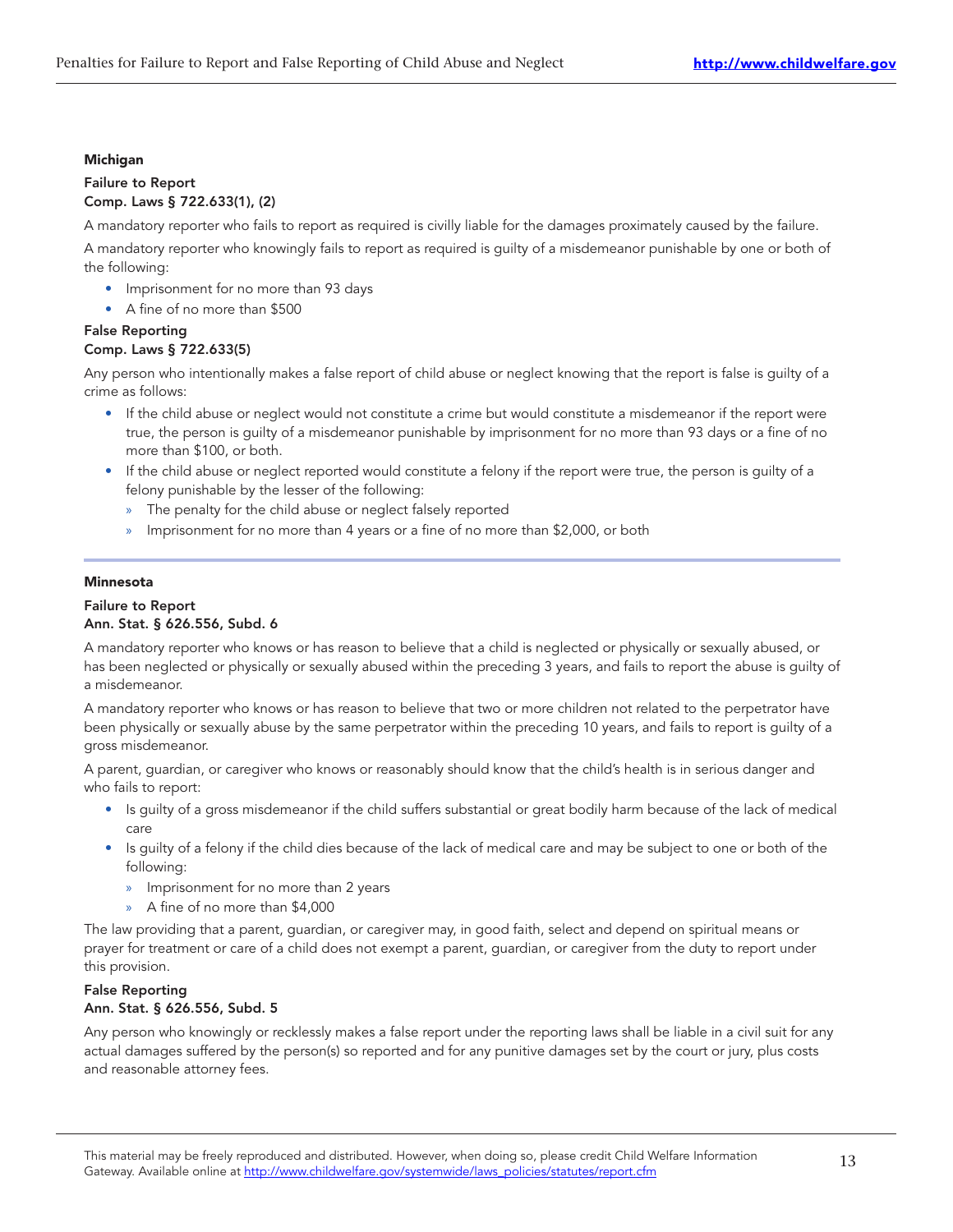# Mississippi

# Failure to Report Ann. Code. § 43-21-353(7)

Anyone who willfully violates any provision of this section shall be, upon being found guilty, punished by a fine not to exceed \$5,000, by imprisonment in jail not to exceed 1 year, or both.

# False Reporting

This issue is not addressed in the statutes reviewed.

#### Missouri

Failure to Report Ann. Stat. § 210.165(1)

Any person violating any provision of the reporting laws is guilty of a Class A misdemeanor.

# False Reporting Ann. Stat. § 210.165(2)-(3)

Any person who intentionally files a false report of child abuse or neglect shall be guilty of a Class A misdemeanor.

Every person who has been previously convicted of making a false report to the Division of Family Services and who is subsequently convicted of making a false report is guilty of a Class D felony and shall be punished as provided by law.

#### Montana

# Failure to Report Ann. Code § 41-3-207

Any mandatory reporter who fails to report known or suspected child abuse or neglect or who prevents another person from reasonably doing so is civilly liable for the damages proximately caused by such failure or prevention.

Any mandatory reporter who purposely or knowingly fails to report when required or purposely or knowingly prevents another person from doing so is guilty of a misdemeanor.

#### False Reporting Ann. Code § 41-3-203(1)

Anyone reporting any incident of child abuse or neglect as required by law is immune from any liability, civil or criminal, that might otherwise be incurred or imposed unless the person was grossly negligent, acted in bad faith or with malicious purpose, or provided information knowing the information to be false.

# Nebraska

Failure to Report Rev. Stat. § 28-717

Any person who willfully fails to make any report of child abuse or neglect required by § 28-711 shall be guilty of a Class III misdemeanor.

# False Reporting Rev. Stat. § 28-716

Any person participating in an investigation, making a report of child abuse or neglect, or participating in a judicial proceeding resulting from a report shall be immune from any liability, civil or criminal, that might otherwise be incurred or imposed, except for maliciously false statements.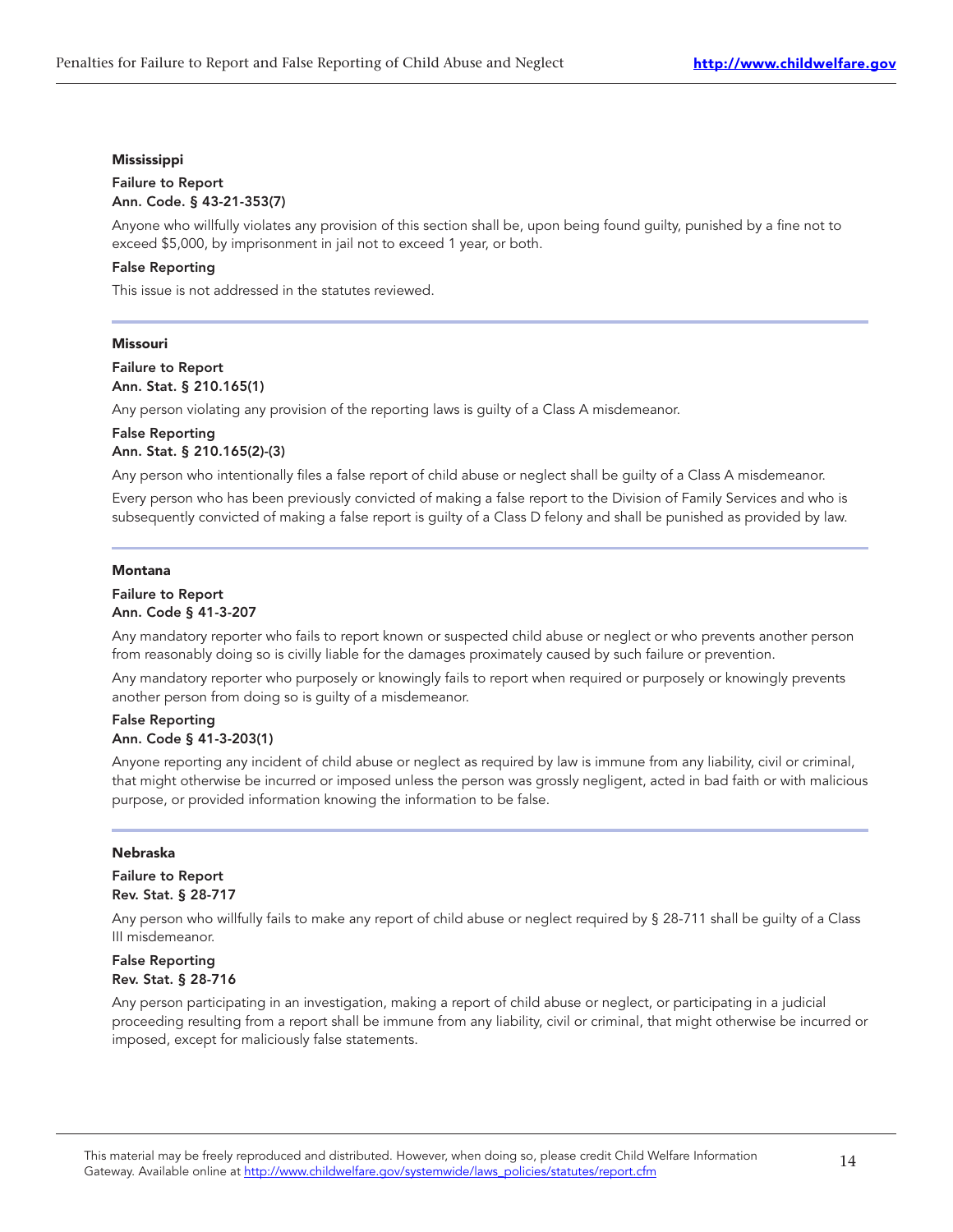#### Nevada

#### Failure to Report Rev. Stat. § 432B.240

Any person who knowingly and willfully violates the provisions of the reporting laws is guilty of a misdemeanor.

# False Reporting

This issue is not addressed in the statutes reviewed.

# New Hampshire

# Failure to Report Rev. Stat. § 169-C:39

Anyone who knowingly violates any provision of the reporting laws shall be guilty of a misdemeanor.

#### False Reporting

This issue is not addressed in the statutes reviewed.

#### New Jersey

# Failure to Report Ann. Stat. § 9:6-8.14

Any person knowingly violating the reporting laws, including the failure to report an act of child abuse having reasonable cause to believe that an act of child abuse has been committed, is a disorderly person.

#### False Reporting

This issue is not addressed in the statutes reviewed.

# New Mexico

Failure to Report Ann. Stat. § 32A-4-3(F)

Any person who violates the provisions of this section pertaining to the duty to report is guilty of a misdemeanor and shall be sentenced pursuant to § 31-19-1.

Upon conviction, the person shall be imprisoned in the county jail for a definite term that is less than 1 year, be fined no more than \$1,000, or both at the discretion of the judge.

# False Reporting

This issue is not addressed in the statutes reviewed.

# New York

# Failure to Report Soc. Serv. Law § 420

Any mandatory reporter who willfully fails to report as required shall be guilty of a Class A misdemeanor.

Any mandatory reporter who knowingly and willfully fails to report as required shall be civilly liable for the damages proximately caused by such failure.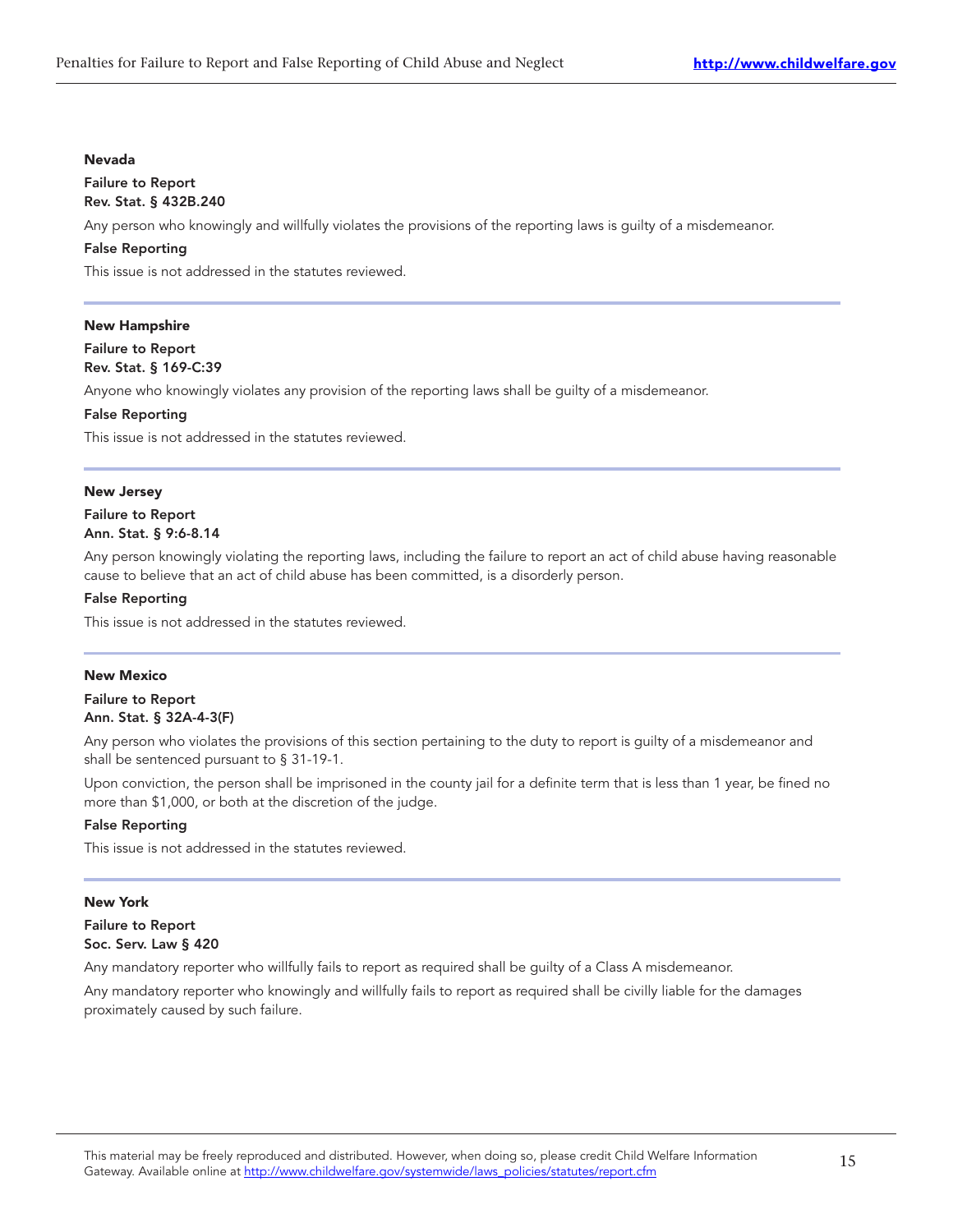# False Reporting Penal Law § 240.50(4)

A person is guilty of falsely reporting an incident in the third degree when, knowing the information reported, conveyed, or circulated to be false or baseless, he or she reports, by word or action, an alleged occurrence or condition of child abuse or maltreatment that did not in fact occur or exist to:

- The statewide central register of child abuse and maltreatment
- Any person required to report cases of suspected child abuse or maltreatment, knowing that the person is required to report such cases, and with the intent that such an alleged occurrence be reported to the statewide central register

Falsely reporting an incident in the third degree is a Class A misdemeanor.

# North Carolina

# Failure to Report Gen. Stat. § 7B-310

No privilege shall be grounds for any person or institution failing to report that a juvenile may have been abused, neglected, or dependent, even if the knowledge or suspicion is acquired in an official professional capacity, except when the knowledge or suspicion is gained by an attorney from that attorney's client during representation only in the abuse, neglect, or dependency case.

# False Reporting

This issue is not addressed in the statutes reviewed.

# North Dakota **Failure to Report Cent. Code § 50-25.1-13**

Any person required by this chapter to report or to supply information concerning a case of known or suspected child abuse, neglect, or death resulting from abuse or neglect who willfully fails to do so is guilty of a Class B misdemeanor.

# False Reporting Cent. Code § 50-25.1-13

Any person who willfully makes a false report, or provides false information that causes a report to be made, is guilty of a Class B misdemeanor unless the false report is made to a law enforcement official, in which case the person who causes the report to be made is guilty of a Class A misdemeanor.

A person who willfully makes a false report, or willfully provides false information that causes a report to be made, also is liable in a civil action for all damages suffered by the person reported, including exemplary damages.

# Northern Mariana Islands

# Failure to Report Commonwealth Code Tit. 6, § 5315

Knowing or willful failure of any person to make a report pursuant to § 5313 shall, upon conviction, be punished by one or both of the following:

- Imprisonment for up to 1 year
- A fine of no more than \$1,000

# False Reporting

This issue is not addressed in the statutes reviewed.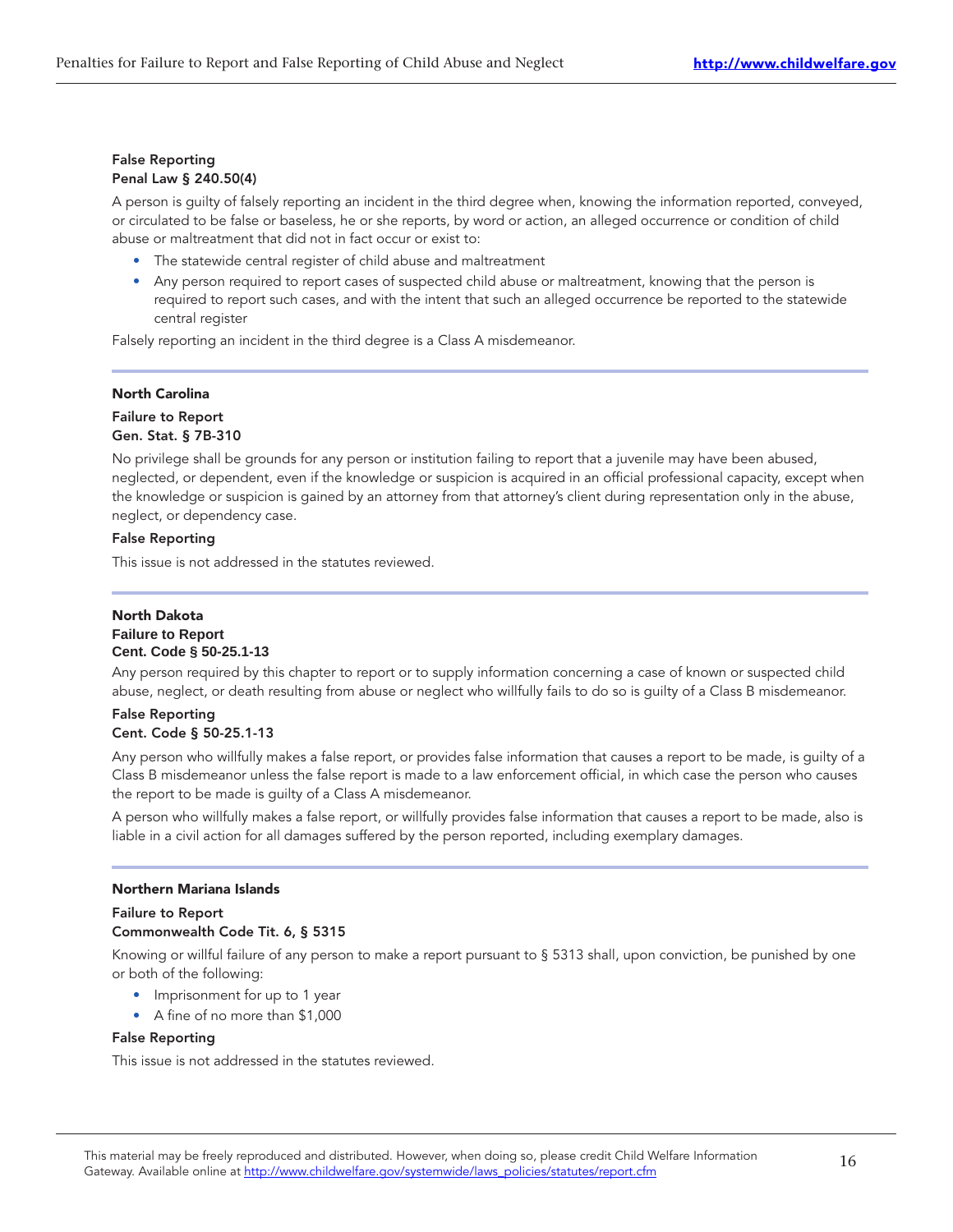#### Ohio

# Failure to Report Rev. Code § 2151.99

Any person who fails to report suspected child abuse or neglect, as required by § 2151.421, is guilty of a misdemeanor of the fourth degree.

Any person, required to report by § 2151.421(A)(4) [requiring reports by clergy], who fails to report when knowing that a child has been abused or neglected and knowing that the person who committed the abuse or neglect was a cleric or another person other than a volunteer, designated by a church, religious society, or faith to act as a leader, official, or delegate on behalf of the church, religious society, or faith, is guilty of a misdemeanor of the first degree if the person who has failed to report and the person who committed the abuse or neglect belong to the same church, religious society, or faith.

The person who fails to report is guilty of a misdemeanor of the first degree if the child suffers or faces the threat of suffering the physical or mental wound, injury, disability, or condition that would be the basis of the required report when the child is under the direct care or supervision of another person over whom the offender has supervisory control.

# False Reporting Rev. Code § 2921.14

No person shall knowingly make or cause another person to make a false report alleging that any person has committed an act or omission that resulted in a child being abused or neglected.

Whoever violates this section is guilty of making or causing a false report of child abuse or child neglect, a misdemeanor of the first degree.

# Oklahoma

# Failure to Report Ann. Stat. Tit. 10A, § 1-2-101(C)

Any person who knowingly and willfully fails to promptly report suspected child abuse or neglect or who interferes with the prompt reporting of suspected child abuse or neglect may be reported to local law enforcement for criminal investigation and, upon conviction thereof, shall be guilty of a misdemeanor.

# False Reporting Ann. Stat. Tit. 10A, § 1-2-101(D)

Any person who knowingly and willfully makes a false report pursuant to the provisions of this section or a report that the person knows lacks factual foundation may be reported to local law enforcement for criminal investigation and, upon conviction thereof, shall be guilty of a misdemeanor.

If a court determines that an accusation of child abuse or neglect made during a child custody proceeding is false and the person making the accusation knew it to be false at the time the accusation was made, the court may impose a fine, not to exceed \$5,000 and reasonable attorney fees incurred in recovering the sanctions, against the person making the accusation. The remedy provided by this paragraph is in addition to the first paragraph above or to any other remedy provided by law.

# Oregon

# Failure to Report Rev. Stat. § 419B.010(3)

A person who violates the reporting laws commits a Class A violation. Prosecution under this law shall be commenced at any time within 18 months after the commission of the offense.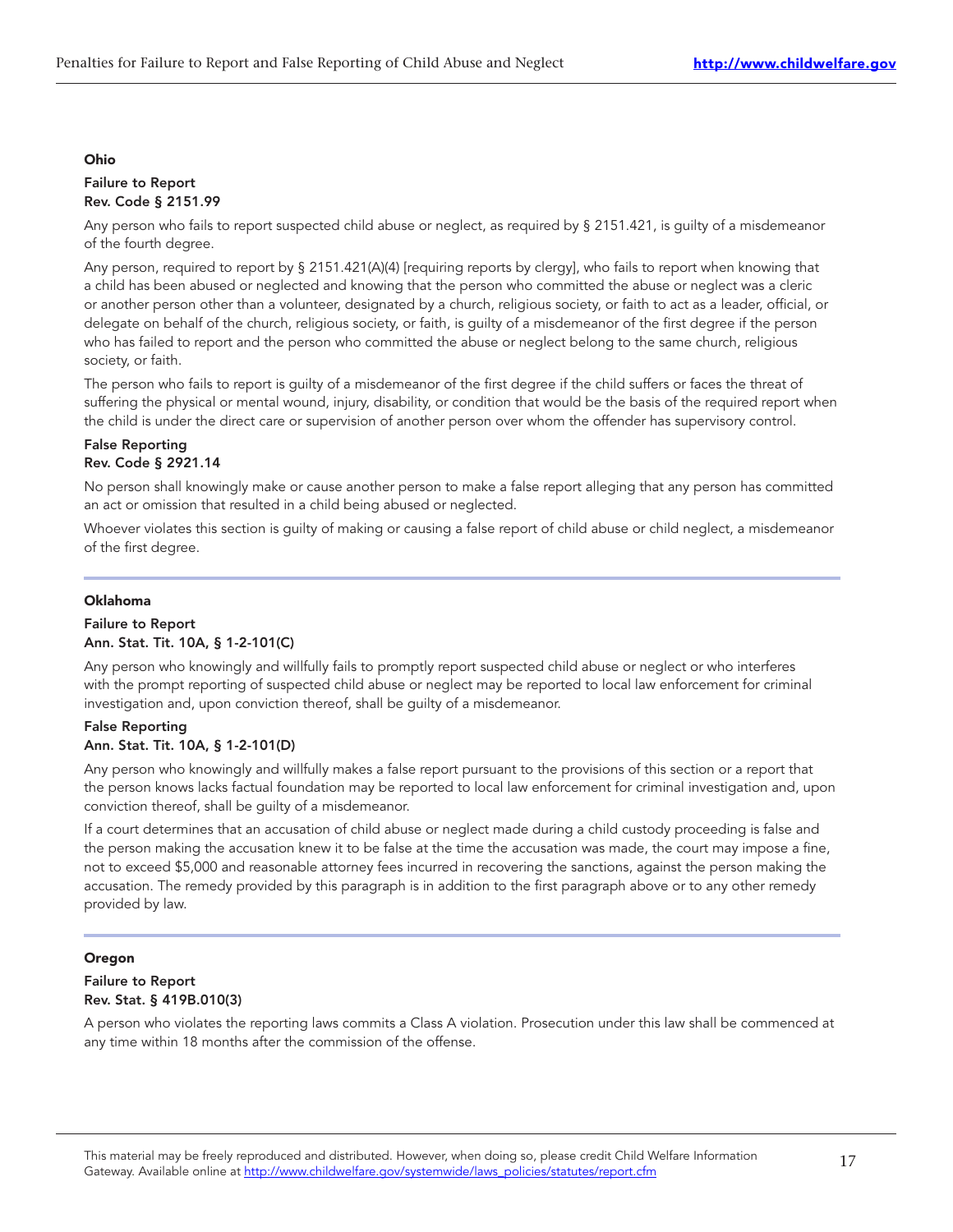# False Reporting Rev. Stat. § 419B.016

A person commits the offense of making a false report of child abuse if, with the intent to influence a custody, parenting time, visitation, or child support decision, the person:

- Makes a false report of child abuse to the Department of Human Services or a law enforcement agency, knowing that the report is false
- With the intent that a public or private official make a report of child abuse to the Department of Human Services or a law enforcement agency, makes a false report of child abuse to the public or private official, knowing that the report is false

Making a false report of child abuse is a Class A violation.

# Pennsylvania

# Failure to Report Cons. Stat. Ch. 23, § 6319

A mandatory reporter who willfully fails to report as required commits a misdemeanor of the third degree for the first violation and a misdemeanor of the second degree for a second or subsequent violation.

# False Reporting

This issue is not addressed in the statutes reviewed.

# Puerto Rico

#### Failure to Report

This issue is not addressed in the statutes reviewed.

#### False Reporting

This issue is not addressed in the statutes reviewed.

# Rhode Island

# Failure to Report Gen. Laws § 40-11-6.1

Any mandatory reporter who knowingly fails to report as required or who knowingly prevents any person acting reasonably from doing so, shall be guilty of a misdemeanor and upon conviction shall be subject to a fine of no more than \$500, imprisonment for no more than 1 year, or both.

In addition, any mandatory reporter who knowingly fails to perform any act required by the reporting laws or who knowingly prevents another person from performing a required act shall be civilly liable for the damages proximately caused by that failure.

#### False Reporting Gen. Laws § 40-11-3.2

Any person who knowingly and willingly makes or causes to be made to the department a false report of child abuse or neglect shall be guilty of a misdemeanor and, upon conviction thereof, shall be fined no more than \$1,000, imprisoned for no more than 1 year, or both.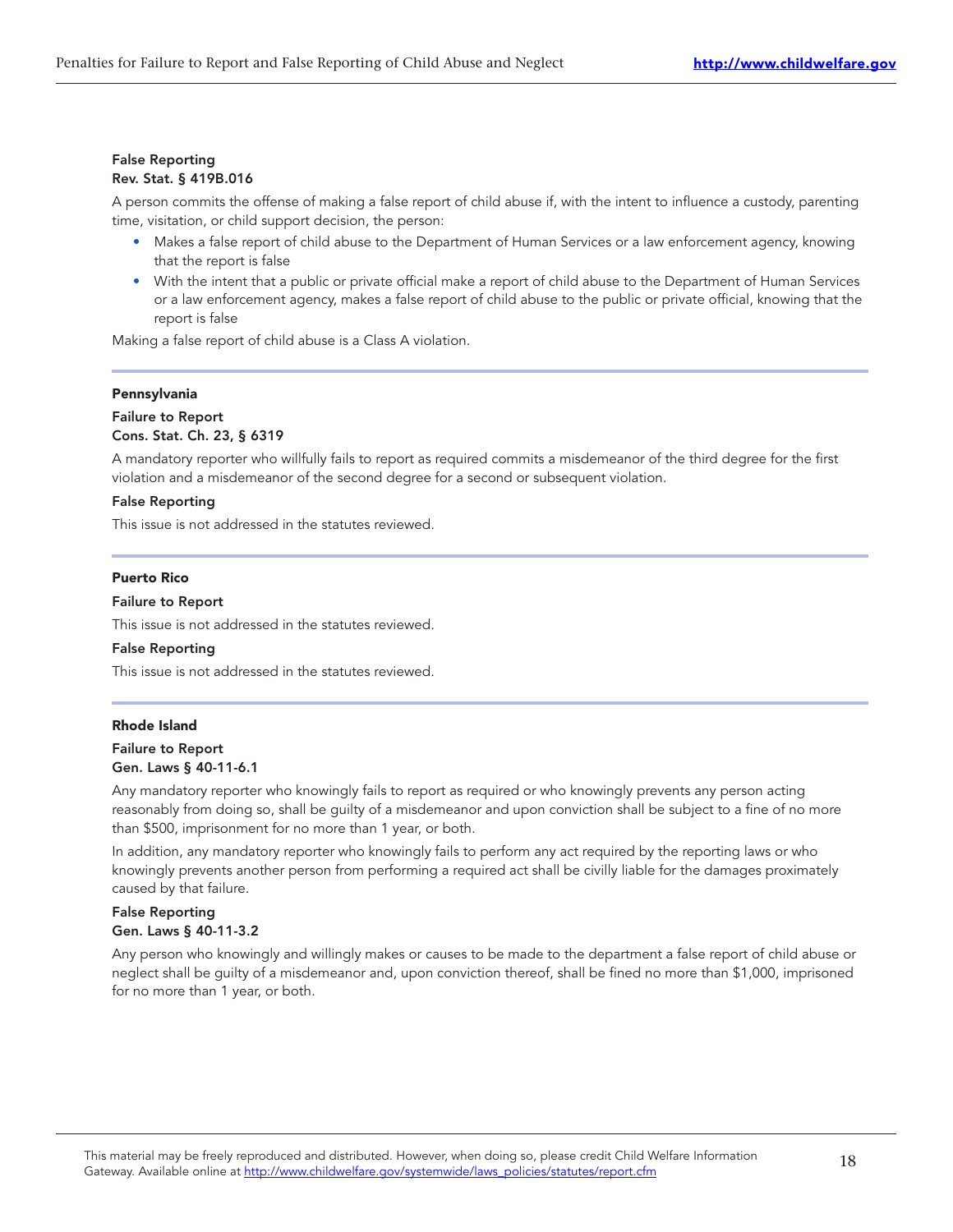#### South Carolina

# Failure to Report Ann. Code § 63-7-410

Any mandatory reporter or any person required to perform any other function under the reporting laws, who knowingly fails to do so, or a person who threatens or attempts to intimidate a witness, is guilty of a misdemeanor and, upon conviction, must be fined no more than \$500, be imprisoned for no more than 6 months, or both.

# False Reporting Ann. Code § 63-7-440

It is unlawful to knowingly make a false report of abuse or neglect. A person who violates this section is guilty of a misdemeanor and, upon conviction, must be fined no more than \$5,000, imprisoned for no more than 90 days, or both.

# South Dakota

# Failure to Report

# Ann. Stat. §§ 26-8A-3; 26-8A-4; 26-8A-6; 26-8A-7

Any mandatory reporter who knowingly and intentionally fails to make the required report is guilty of a Class 1 misdemeanor. This provision includes:

- Reports that must be made to the coroner when the reporter suspects that a child has died as a result of abuse or neglect
- Reports required of hospital staff
- Reports that are required of staff of public or private schools

# False Reporting

This issue is not addressed in the statutes reviewed.

# Tennessee

# Failure to Report Ann. Code § 37-1-412

Any person who knowingly fails to make a report required by § 37-1-403 commits a Class A misdemeanor.

A person believed to have violated this section shall be brought before the court. If the defendant pleads not guilty, the juvenile court judge shall bind the defendant over to the grand jury. If the defendant pleads guilty, the juvenile court judge shall sentence the defendant under this section with a fine not to exceed \$2,500.

# False Reporting

# Ann. Code Ann. § 37-1-413

Any person who either verbally or by written or printed communication knowingly and maliciously reports or causes, encourages, aids, counsels, or procures another to report a false accusation of child sexual abuse, or false accusation that a child has sustained any wound, injury, disability, or physical or mental condition caused by brutality, abuse, or neglect, commits a Class E felony.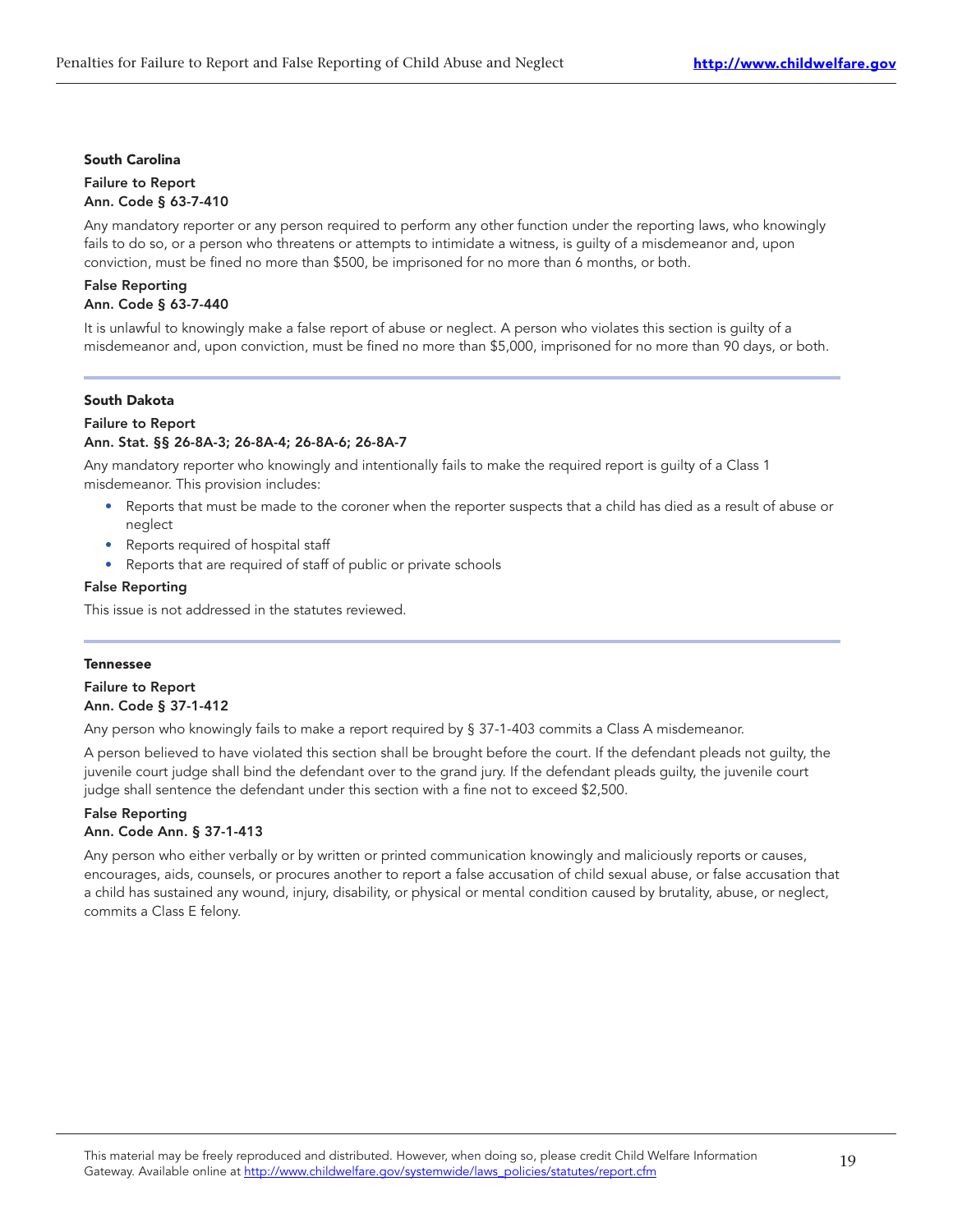#### Texas

# Failure to Report Fam. Code § 261.109

A person commits an offense if the person has cause to believe that a child's physical or mental health or welfare has been or may be adversely affected by abuse or neglect and knowingly fails to report in accordance with the reporting laws.

An offense under this section is a Class A misdemeanor, except that the offense is a State jail felony if it is shown on the trial of the offense that the child was a person with mental retardation who resided in a State-supported living center, the medical assistance program for persons with mental retardation component of the Rio Grande State Center, or a facility licensed under Chapter 252, Health and Safety Code, and the actor knew that the child had suffered serious bodily injury as a result of the abuse or neglect.

# False Reporting Fam. Code § 261.107

A person commits an offense if, with the intent to deceive, he or she knowingly makes a report of child abuse or neglect that is false. An offense under this subsection is:

- A State jail felony
- A felony of the third degree if the person has previously been convicted under this section

A person who is convicted of an offense under this section shall:

- Pay any reasonable attorney's fees incurred by the person who was falsely accused of abuse or neglect
- Be liable to the State for a civil penalty of \$1,000

# Utah

# Failure to Report Ann. Code § 62A-4a-411

Any person, official, or institution required to report a case of suspected child abuse, child sexual abuse, neglect, fetal alcohol syndrome, or fetal drug dependency who willfully fails to do so is guilty of a Class B misdemeanor.

Action for failure to report must be commenced within 4 years from the date of knowledge of the offense and the willful failure to report.

# False Reporting

This issue is not addressed in the statutes reviewed.

# Vermont

# Failure to Report Ann. Stat. Tit. 33, § 4913(f)

A person who violates the law requiring mandated reporters to report suspected child abuse or neglect shall be fined not more than \$500.

A person who violates the reporting laws with the intent to conceal abuse or neglect of a child shall be imprisoned no more than 6 months, fined for no more than \$1,000, or both.

# False Reporting

This issue is not addressed in the statutes reviewed.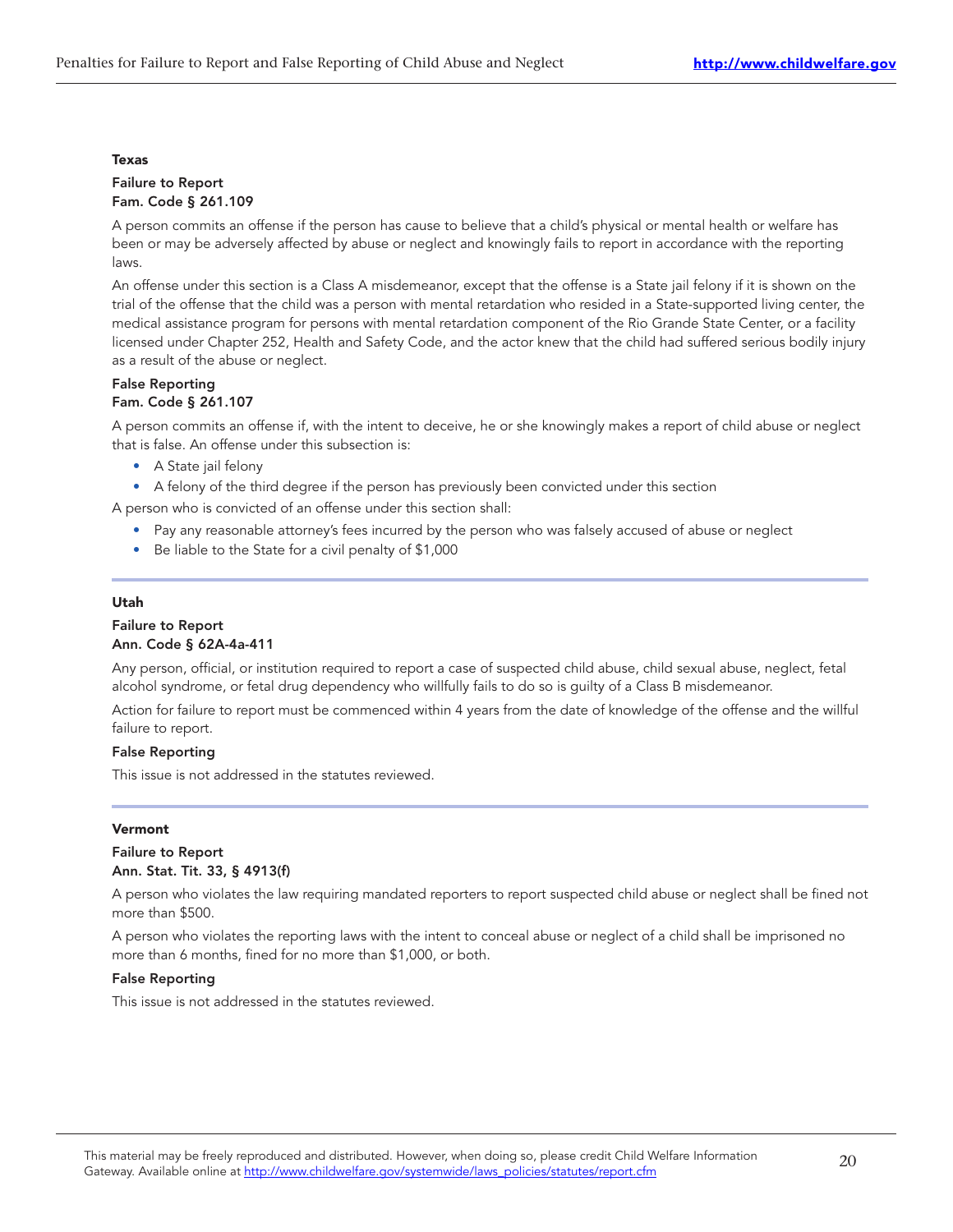# Virgin Islands

# Failure to Report Ann. Code Tit. 5, § 2539

Any person, official, or institution required by this subchapter to report a case of alleged child abuse, sexual abuse, or neglect, or to perform any other act, who knowingly fails to do so, shall be guilty of a misdemeanor and shall be fined no more than \$500, imprisoned for no more than 1 year, or both.

# False Reporting Ann. Code Tit. 14, §§ 2146(c); 2144(a)

A person is guilty of falsely reporting an incident in the second degree when, knowing the information reported, conveyed, or circulated to be false or baseless, he or she reports, by word or action, to the Department of Human Services or Department of Health, an alleged occurrence of child abuse or maltreatment that did not, in fact, occur or exist. A person who is found guilty of reporting an incident in the second degree shall be:

- Fined \$5,000
- Imprisoned for no less than 5 years

# Virginia

#### Failure to Report Ann. Code § 63.2-1509(D)-(E)

Any person required to file a report pursuant to this section who fails to do so as soon as possible, but no longer than 24 hours after having reason to suspect a reportable offense of child abuse or neglect, shall be fined no more than \$500 for the first failure and, for any subsequent failures, no less than \$1,000. In cases evidencing acts of rape, sodomy, or object sexual penetration, § 18.2-61 et seq., a person who knowingly and intentionally fails to make the report required pursuant to this section shall be guilty of a Class 1 misdemeanor.

No person shall be required to make a report pursuant to this section if the person has actual knowledge that the same matter has already been reported to the local department or the department's toll-free child abuse and neglect hotline.

# False Reporting Ann. Code § 63.2-1513(A)

Any person age 14 or older who makes or causes to be made a report of child abuse or neglect that he or she knows to be false shall be guilty of a Class 1 misdemeanor.

Any person age 14 or older who has been previously convicted under this subsection and who is subsequently convicted of making a false report of child abuse or neglect shall be guilty of a Class 6 felony.

# Washington

# Failure to Report Rev. Code §§ 26.44.080; 9A.20.021

Every person who is required to make a report pursuant to the reporting laws and who knowingly fails to make such a report, shall be guilty of a gross misdemeanor.

Every person convicted of a gross misdemeanor shall be punished by imprisonment in the county jail for no more than 1 year, a fine of no more than \$5,000, or both.